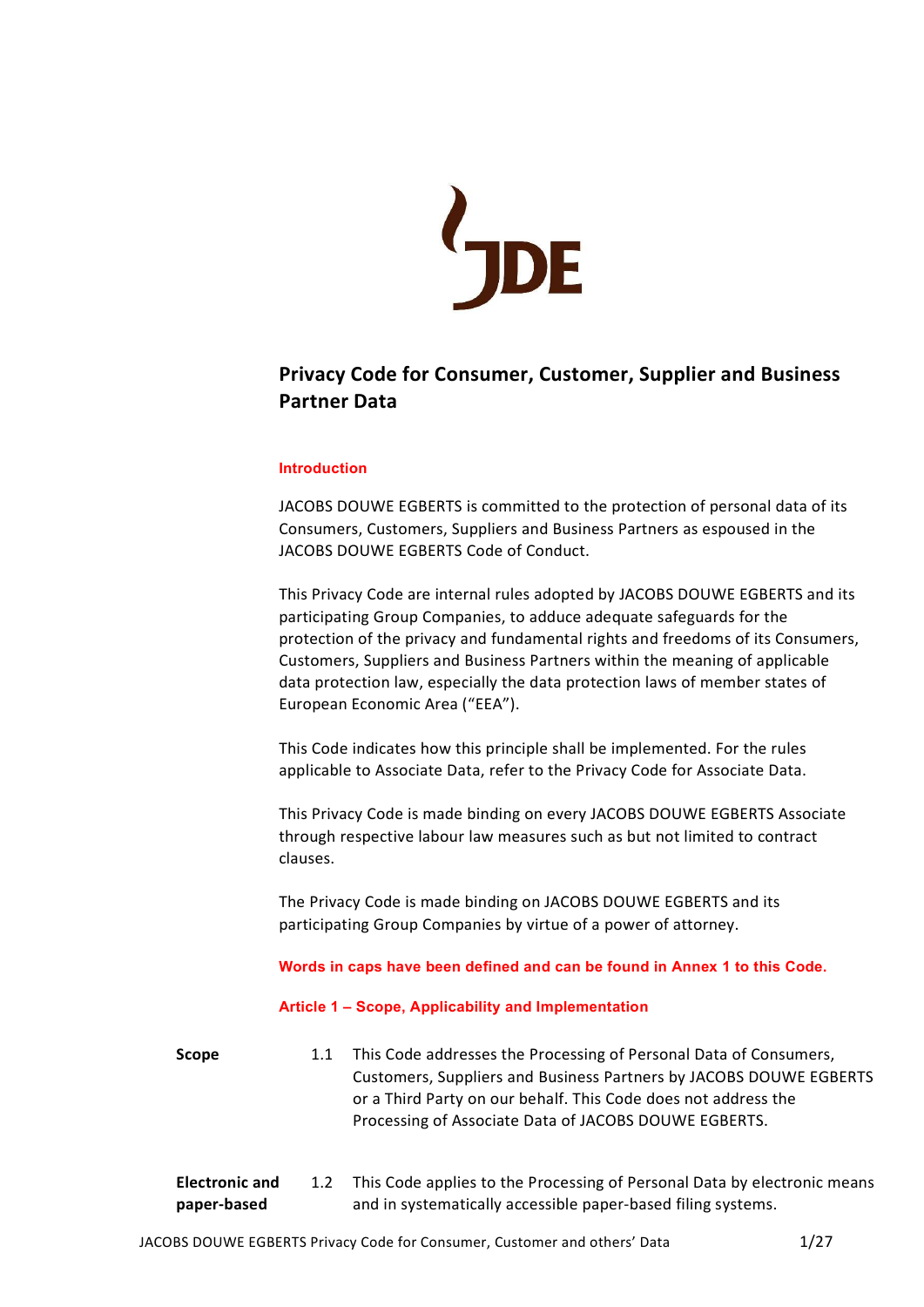# Processing

| Applicability of<br>local law and<br>Code    | 1.3 | Individuals will keep any rights and remedies they may have under<br>applicable local law. This Code shall apply only where it provides<br>supplemental protection for Personal Data. Where applicable local law<br>provides more protection than this Code, local law shall apply. Where<br>this Code provides more protection than applicable local law or provides<br>additional safeguards, rights or remedies for Individuals, this Code shall<br>apply. |
|----------------------------------------------|-----|---------------------------------------------------------------------------------------------------------------------------------------------------------------------------------------------------------------------------------------------------------------------------------------------------------------------------------------------------------------------------------------------------------------------------------------------------------------|
| <b>Sub-policies</b><br>and notices           | 1.4 | JACOBS DOUWE EGBERTS may supplement this Code through sub-<br>policies or notices that are consistent with this Code.                                                                                                                                                                                                                                                                                                                                         |
| <b>Responsibility</b>                        | 1.5 | The Responsible Executive shall be accountable for compliance with this<br>Code.                                                                                                                                                                                                                                                                                                                                                                              |
| <b>Effective Date</b><br>and Availability    | 1.6 | This Code shall be effective on 1 September 2019 (Effective Date) and<br>shall be posted on JACOBS DOUWE EGBERTS's website and on JACOBS<br>DOUWE EGBERTS's intranet. This Code shall be made available to<br>Individuals upon request.                                                                                                                                                                                                                       |
| Code<br>supersedes<br>prior policies         | 1.7 | This Code supersedes all JACOBS DOUWE EGBERTS privacy policies and<br>notices that exist on the Effective Date to the extent they address the<br>same issues.                                                                                                                                                                                                                                                                                                 |
| Implementatio<br>n                           | 1.8 | This Code shall be implemented in the JACOBS DOUWE EGBERTS<br>organization based on the timeframes specified in Article 22.                                                                                                                                                                                                                                                                                                                                   |
| <b>Categories of</b><br><b>Personal Data</b> |     | Categories of Personal Data processed by JACOBS DOUWE EGBERTS shall<br>refer but is not limited to the Name, Mailing address, Telephone number<br>and Email of the Consumer, Customer, Supplier or Business Partner.                                                                                                                                                                                                                                          |

# Article 2 – Purposes for Processing Personal Data

| Legitimate<br><b>Business</b><br><b>Purposes</b> | 2.1 | Personal Data shall be collected, used or otherwise Processed for one (or<br>more) of the following purposes (Business Purposes): |                                                                                                                                                                                                                                                                                                                                                                                                                    |  |
|--------------------------------------------------|-----|-----------------------------------------------------------------------------------------------------------------------------------|--------------------------------------------------------------------------------------------------------------------------------------------------------------------------------------------------------------------------------------------------------------------------------------------------------------------------------------------------------------------------------------------------------------------|--|
|                                                  |     | (i)                                                                                                                               | Development and improvement of products and/or services.<br>This purpose includes Processing that is necessary for the<br>development and improvement of JACOBS DOUWE EGBERTS<br>products and/or services, research and development                                                                                                                                                                                |  |
|                                                  |     | (ii)                                                                                                                              | Conclusion and execution of agreements with Consumers,<br><b>Customers, Suppliers and Business Partners.</b> This purpose<br>addresses the Processing of Personal Data necessary to conclude<br>and execute agreements with Consumers, Customers, Suppliers<br>and Business Partners and to record and financially settle<br>delivered services, products and materials to and from JACOBS<br><b>DOUWE EGBERTS</b> |  |
|                                                  |     | (iii)                                                                                                                             | Relationship management and marketing. This purpose<br>addresses activities such as maintaining and promoting contact                                                                                                                                                                                                                                                                                              |  |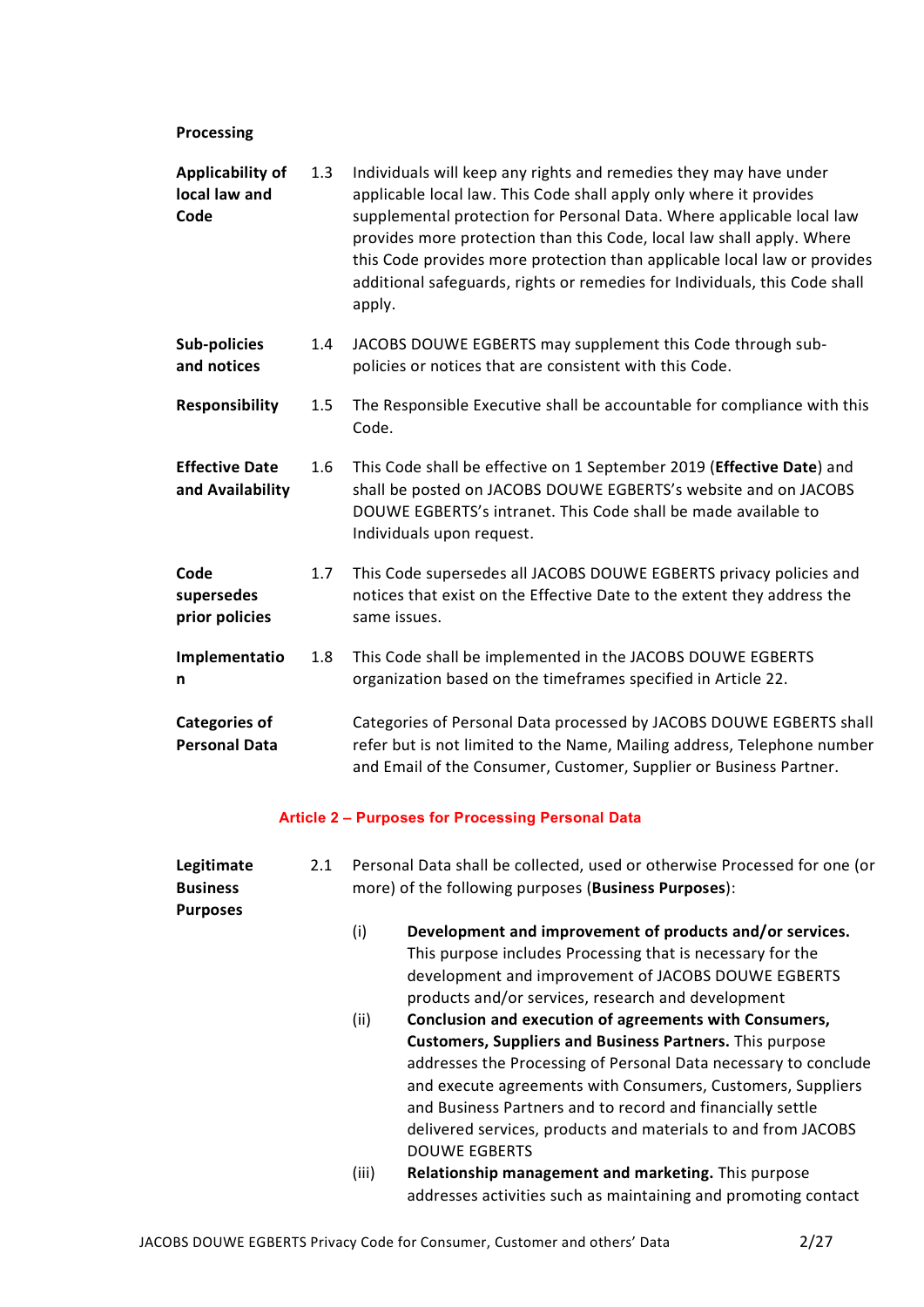|                                              |     | with Consumers, Customers, Suppliers and Business Partners,<br>account management, customer service, recalls and the<br>development, execution and analysis of market surveys and<br>marketing strategies<br>Business process execution, internal management and<br>(iv)<br>management reporting. This purpose addresses activities such<br>as managing company assets, conducting internal audits and<br>investigations, finance and accounting, implementing business<br>controls, provision of central processing facilities for efficiency<br>purposes managing mergers, acquisitions and divestitures, and<br>Processing Personal Data for management reporting and analysis<br>Health, safety and security. This purpose addresses activities<br>(v)<br>such as those involving safety and health, the protection of<br>JACOBS DOUWE EGBERTS and Associate assets, and the<br>authentication of Consumer, Customer, Supplier or Business<br>Partner status and access rights<br>(vi)<br>Compliance with legal obligations. This purpose addresses the<br>Processing of Personal Data necessary for compliance with a<br>legal obligation to which JACOBS DOUWE EGBERTS is subject or<br>Protection of vital interests of Individuals. This is where<br>(vii)<br>Processing is necessary to protect the vital interests of an<br>Individual. |
|----------------------------------------------|-----|---------------------------------------------------------------------------------------------------------------------------------------------------------------------------------------------------------------------------------------------------------------------------------------------------------------------------------------------------------------------------------------------------------------------------------------------------------------------------------------------------------------------------------------------------------------------------------------------------------------------------------------------------------------------------------------------------------------------------------------------------------------------------------------------------------------------------------------------------------------------------------------------------------------------------------------------------------------------------------------------------------------------------------------------------------------------------------------------------------------------------------------------------------------------------------------------------------------------------------------------------------------------------------------------------------------------------------------------------|
|                                              |     | Where there is a question whether a Processing of Personal Data can be<br>based on a purpose listed above, the advice of the appropriate<br>Compliance Officer will be sought before the Processing takes place                                                                                                                                                                                                                                                                                                                                                                                                                                                                                                                                                                                                                                                                                                                                                                                                                                                                                                                                                                                                                                                                                                                                   |
| Consent                                      | 2.2 | If a Business Purpose does not exist or if applicable local law so requires<br>JACOBS DOUWE EGBERTS shall (also) seek consent from the Individual<br>for the Processing.                                                                                                                                                                                                                                                                                                                                                                                                                                                                                                                                                                                                                                                                                                                                                                                                                                                                                                                                                                                                                                                                                                                                                                          |
|                                              |     | Where Processing is undertaken at the request of an Individual (e.g. he<br>subscribes to a service or seeks a benefit), he is deemed to have<br>provided consent to the Processing.                                                                                                                                                                                                                                                                                                                                                                                                                                                                                                                                                                                                                                                                                                                                                                                                                                                                                                                                                                                                                                                                                                                                                               |
|                                              |     | When seeking consent, JACOBS DOUWE EGBERTS must inform the<br>Individual at the time of obtaining consent:                                                                                                                                                                                                                                                                                                                                                                                                                                                                                                                                                                                                                                                                                                                                                                                                                                                                                                                                                                                                                                                                                                                                                                                                                                        |
|                                              |     | (i)<br>of the purposes of the Processing for which consent is required<br>and                                                                                                                                                                                                                                                                                                                                                                                                                                                                                                                                                                                                                                                                                                                                                                                                                                                                                                                                                                                                                                                                                                                                                                                                                                                                     |
|                                              |     | other relevant information (e.g., the nature and categories of the<br>(ii)<br>Processed Data, the categories of Third Parties to which the Data<br>are disclosed (if any) and how Individuals can exercise their<br>rights).                                                                                                                                                                                                                                                                                                                                                                                                                                                                                                                                                                                                                                                                                                                                                                                                                                                                                                                                                                                                                                                                                                                      |
| <b>Denial or</b><br>withdrawal of<br>consent | 2.3 | The Individual may both deny consent and withdraw consent at any<br>time. JACOBS DOUWE EGBERTS shall inform the Individual of this right<br>prior to obtaining the consent.                                                                                                                                                                                                                                                                                                                                                                                                                                                                                                                                                                                                                                                                                                                                                                                                                                                                                                                                                                                                                                                                                                                                                                       |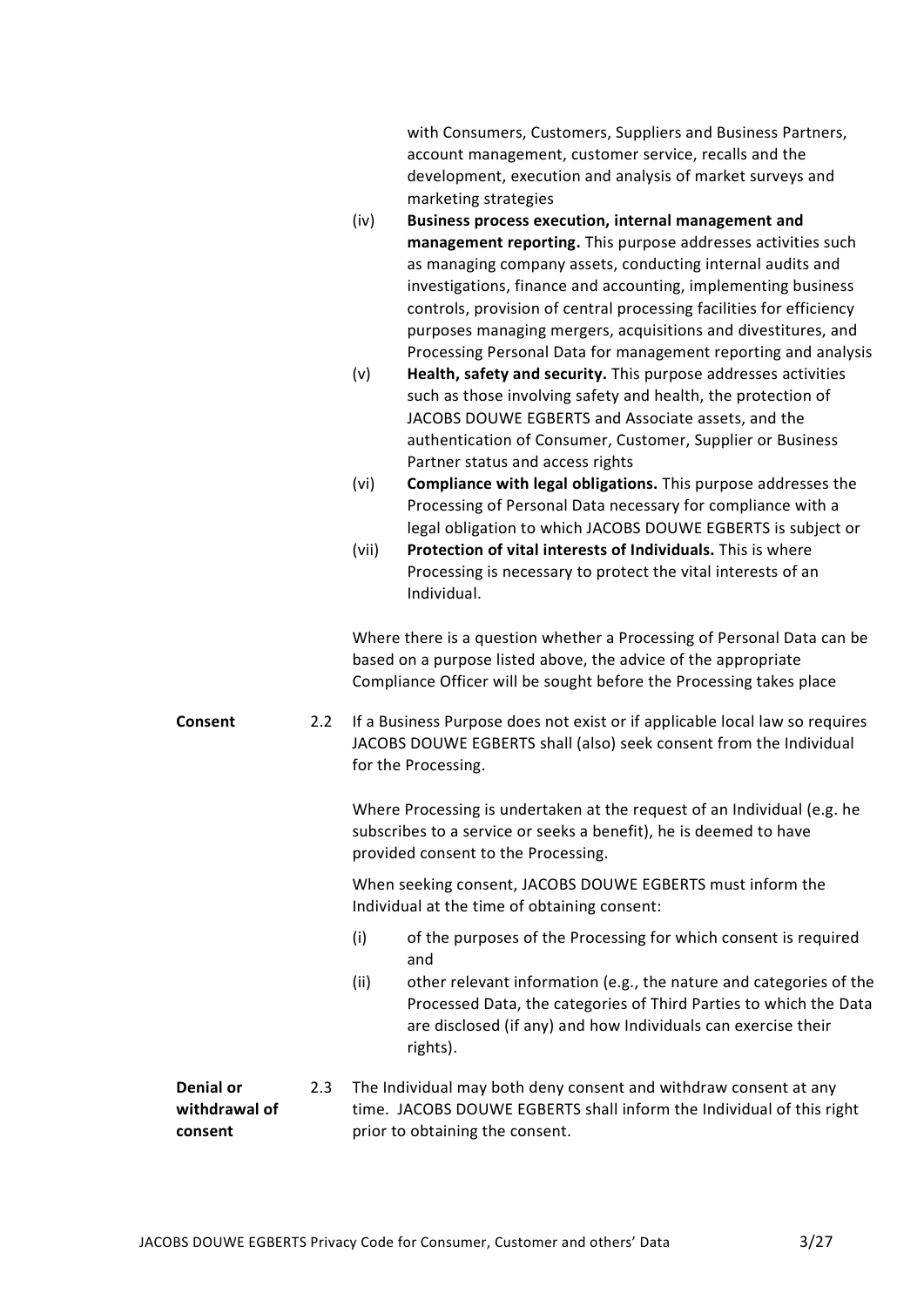# Article 3 – Use for Other Purposes

| Use of Data for<br>Secondary<br><b>Purposes</b>                                                                 | 3.1 | Generally, Personal Data shall be used only for the Business Purposes<br>for which they were originally collected (Original Purpose). Personal<br>Data may be Processed for a legitimate Business Purpose of JACOBS<br>DOUWE EGBERTS different from the Original Purpose (Secondary<br>Purpose) only if the Original Purpose and Secondary Purpose are<br>closely related. Depending on the sensitivity of the relevant Personal<br>Data and whether use of the Data for the Secondary Purpose has<br>potential negative consequences for the Individual, the secondary use<br>may require additional measures such as:<br>(i)<br>limiting access to the Data<br>(ii)<br>imposing additional confidentiality requirements<br>taking additional security measures<br>(iii)<br>informing the Individual about the Secondary Purpose<br>(iv)<br>providing an opt-out opportunity or<br>(v)<br>obtaining Individual consent in accordance with Article 2.2.<br>(vi)                                                                                                                                                |
|-----------------------------------------------------------------------------------------------------------------|-----|----------------------------------------------------------------------------------------------------------------------------------------------------------------------------------------------------------------------------------------------------------------------------------------------------------------------------------------------------------------------------------------------------------------------------------------------------------------------------------------------------------------------------------------------------------------------------------------------------------------------------------------------------------------------------------------------------------------------------------------------------------------------------------------------------------------------------------------------------------------------------------------------------------------------------------------------------------------------------------------------------------------------------------------------------------------------------------------------------------------|
| <b>Generally</b><br>permitted uses<br>of Data for<br>Secondary<br><b>Purposes</b>                               | 3.2 | It is generally permissible to use Personal Data for the following<br>Secondary Purposes provided appropriate additional measures are<br>taken in accordance with Article 3.1:<br>transfer of the Data to an Archive<br>(i)<br>(ii)<br>internal audits or investigations<br>(iii)<br>implementation of business controls<br>statistical, historical or scientific research<br>(iv)<br>preparing for or engaging in dispute resolution<br>(v)<br>legal or business consulting or<br>(vi)<br>(vii)<br>insurance purposes.                                                                                                                                                                                                                                                                                                                                                                                                                                                                                                                                                                                        |
|                                                                                                                 |     | Article 4 - Purposes for Processing Special Categories of Personal Data                                                                                                                                                                                                                                                                                                                                                                                                                                                                                                                                                                                                                                                                                                                                                                                                                                                                                                                                                                                                                                        |
| <b>Specific</b><br>purposes for<br>Processing<br><b>Special</b><br><b>Categories of</b><br><b>Personal Data</b> | 4.1 | This Article sets forth specific rules for Processing Special Categories of<br>Personal Data JACOBS DOUWE EGBERTS shall Process Special Categories<br>of Personal Data only to the extent necessary to serve the applicable<br>Business Purpose.<br>The following categories of Special Categories of Personal Data may be<br>collected, used or otherwise Processed only for one (or more) of the<br>purposes specified below:<br>(i)<br>Racial or ethnic data: in some countries photos and video images<br>of Individuals qualify as racial or ethnic data. JACOBS DOUWE<br>EGBERTS may process photos and video images for the protection<br>of JACOBS DOUWE EGBERTS and Associate assets, site access and<br>security reasons, and the authentication of Consumer, Customer,<br>Supplier or Business Partner status and access rights<br>Criminal data (including data relating to criminal behavior,<br>(ii)<br>criminal records or proceedings regarding criminal or unlawful<br>behavior) for protecting the interests of JACOBS DOUWE<br>EGBERTS with respect to criminal offenses that have been or, |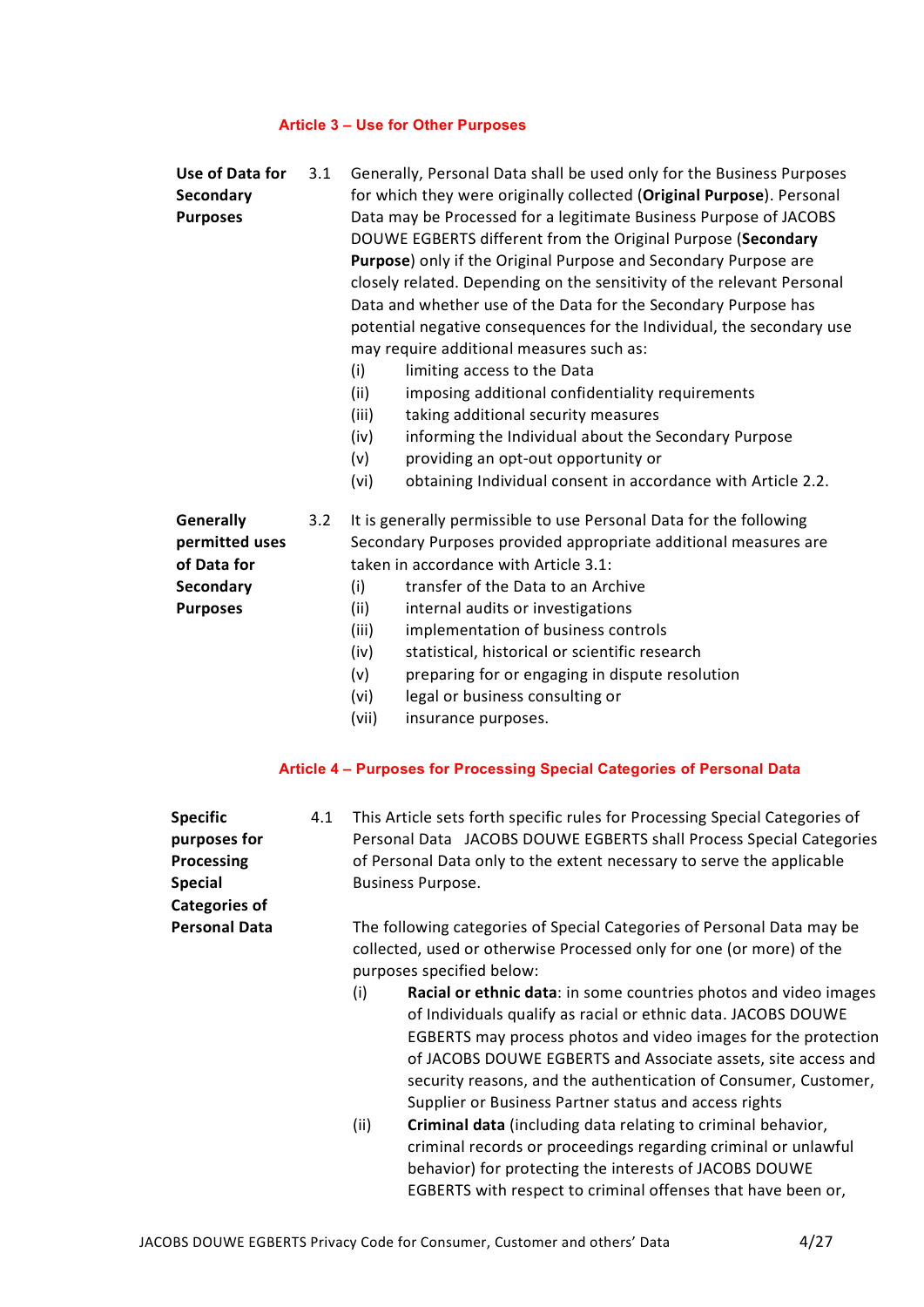given the relevant circumstances are suspected to have been, committed against JACOBS DOUWE EGBERTS or its Associates.

| General<br><b>Purposes for</b><br>Processing of<br><b>Special</b><br><b>Categories of</b><br><b>Personal Data</b> | 4.2 | In addition to the specific purposes listed in Article 4.1 above, all Special<br>Categories of Personal Data may be Processed under (one or more of)<br>the following circumstances:<br>the Individual has given his explicit consent to the Processing<br>(i)<br>thereof<br>(ii)<br>as required by or allowed under applicable local law<br>for the establishment, exercise or defense of a legal claim<br>(iii)<br>to protect a vital interest of an Individual, but only where the<br>(iv)<br>Individual is not physically or legally incapable of giving consent;<br>to the extent necessary to comply with an obligation of<br>(v)<br>international public law (e.g. treaties) or<br>(vi)<br>where the Special Categories of Personal Data have manifestly<br>been made public by the Individual.<br>(vii)<br>processing is necessary for reasons of substantial public interest, on<br>the basis of Union or Member State law which shall be proportionate<br>to the aim pursued, respect the essence of the right to data protection<br>and provide for suitable and specific measures to safeguard the<br>fundamental rights and the interests of the data subject; |
|-------------------------------------------------------------------------------------------------------------------|-----|-----------------------------------------------------------------------------------------------------------------------------------------------------------------------------------------------------------------------------------------------------------------------------------------------------------------------------------------------------------------------------------------------------------------------------------------------------------------------------------------------------------------------------------------------------------------------------------------------------------------------------------------------------------------------------------------------------------------------------------------------------------------------------------------------------------------------------------------------------------------------------------------------------------------------------------------------------------------------------------------------------------------------------------------------------------------------------------------------------------------------------------------------------------------------------|
| <b>Denial or</b><br>withdrawal of<br>consent                                                                      | 4.3 | The information requirements of Article 2.2 and Article 2.3 apply to the<br>granting, denial or withdrawal of consent.                                                                                                                                                                                                                                                                                                                                                                                                                                                                                                                                                                                                                                                                                                                                                                                                                                                                                                                                                                                                                                                      |
| Prior<br><b>Authorization of</b><br>GPO or LCO                                                                    | 4.4 | Where Special Categories of Personal Data are Processed based on a<br>requirement of law other than the local law applicable to the Processing,<br>the Processing requires the prior authorization of the Global Compliance<br>Officer or the Local Compliance Officer responsible for the relevant<br>business and geographic area.                                                                                                                                                                                                                                                                                                                                                                                                                                                                                                                                                                                                                                                                                                                                                                                                                                        |
| <b>Use of Special</b><br><b>Categories of</b><br><b>Personal Data</b><br>for Secondary<br><b>Purposes</b>         | 4.5 | Special Categories of Personal Data of Individuals may be Processed for<br>Secondary Purposes in accordance with Article 3.                                                                                                                                                                                                                                                                                                                                                                                                                                                                                                                                                                                                                                                                                                                                                                                                                                                                                                                                                                                                                                                 |
|                                                                                                                   |     | <b>Article 5 - Quantity and Quality of Data</b>                                                                                                                                                                                                                                                                                                                                                                                                                                                                                                                                                                                                                                                                                                                                                                                                                                                                                                                                                                                                                                                                                                                             |
| <b>No Excessive</b><br>Data                                                                                       | 5.1 | JACOBS DOUWE EGBERTS shall restrict the Processing of Personal Data<br>to Data that are reasonably adequate for and relevant to the applicable<br>Business Purpose. JACOBS DOUWE EGBERTS shall take reasonable steps<br>to delete Personal Data that are not required for the applicable Business<br>Purpose.                                                                                                                                                                                                                                                                                                                                                                                                                                                                                                                                                                                                                                                                                                                                                                                                                                                               |

Storage period 5.2 JACOBS DOUWE EGBERTS generally shall retain Personal Data only for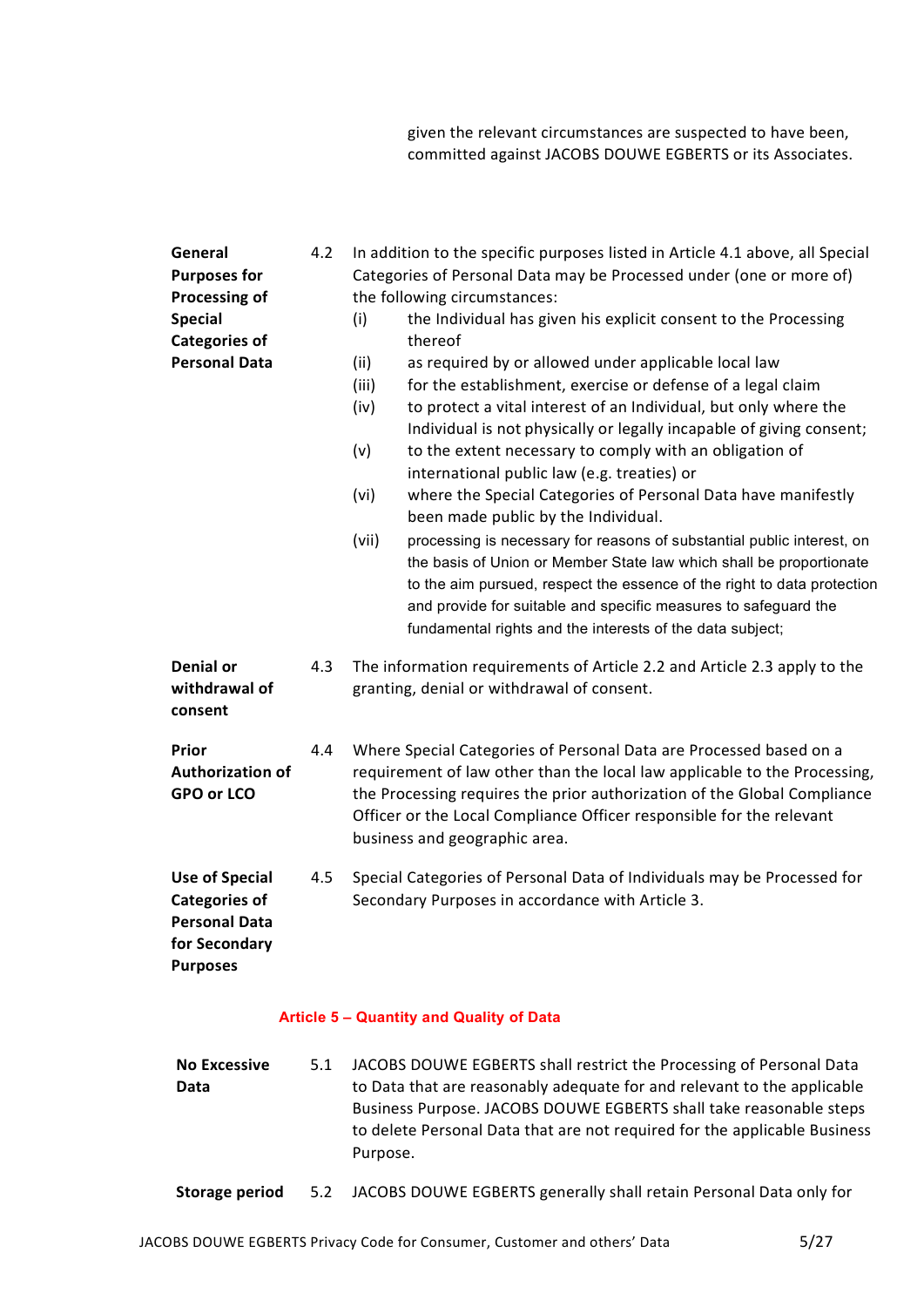the period required to serve the applicable Business Purpose, to the extent reasonably necessary to comply with an applicable legal requirement or as advisable in light of an applicable statute of limitations. JACOBS DOUWE EGBERTS may specify (e.g., in a sub-policy, notice or records retention schedule) a time period for which certain categories of Personal Data may be kept.

Promptly after the applicable storage period has ended, the Responsible Executive shall direct that the Data be:

- (i) securely deleted or destroyed
- (ii) anonymized or
- (iii) transferred to an Archive (unless this is prohibited by law or an applicable records retention schedule).
- Quality of Data 5.3 Personal Data shall be accurate, complete and kept up-to-date to the extent reasonably necessary for the applicable Business Purpose. Accurate, complete and 5.4 It is the responsibility of the Individuals to keep their Personal Data accurate, complete and up-to-date. Individuals shall inform
- up-to-date Data JACOBS DOUWE EGBERTS regarding any changes in accordance with Article 7.

## Article 6 – Individual Information Requirements

Information requirements 6.1 JACOBS DOUWE EGBERTS shall inform Individuals through a privacy policy or notice about:

- (i) the Business Purposes for which their Personal Data are Processed;
- (ii) the legal basis for the processing;
- (iii) which Group Company is responsible for the Processing and
- (iv) other relevant information (e.g., the nature and categories of the Processed Data, the categories of Third Parties to which the Data are disclosed (if any) and how Individuals can exercise their rights);
- (v) the contact details of the Data Protection Officer;
- (vi) where applicable, the fact that the controller intends to transfer personal data to a third country or international organization and the existence or absence of an adequacy decision by the Commission, or in the case of transfers referred to in Article 46 or 47, or the second subparagraph of Article 49(1), reference to the appropriate or suitable safeguards and the means by which to obtain a copy of them or where they have been made available.
- (vii) the period for which the personal data will be stored, or if that is not possible, the criteria used to determine that period;
- (viii) the right to lodge a complaint with a supervisory authority
- (ix) the right to withdraw consent where processing is based on such consent,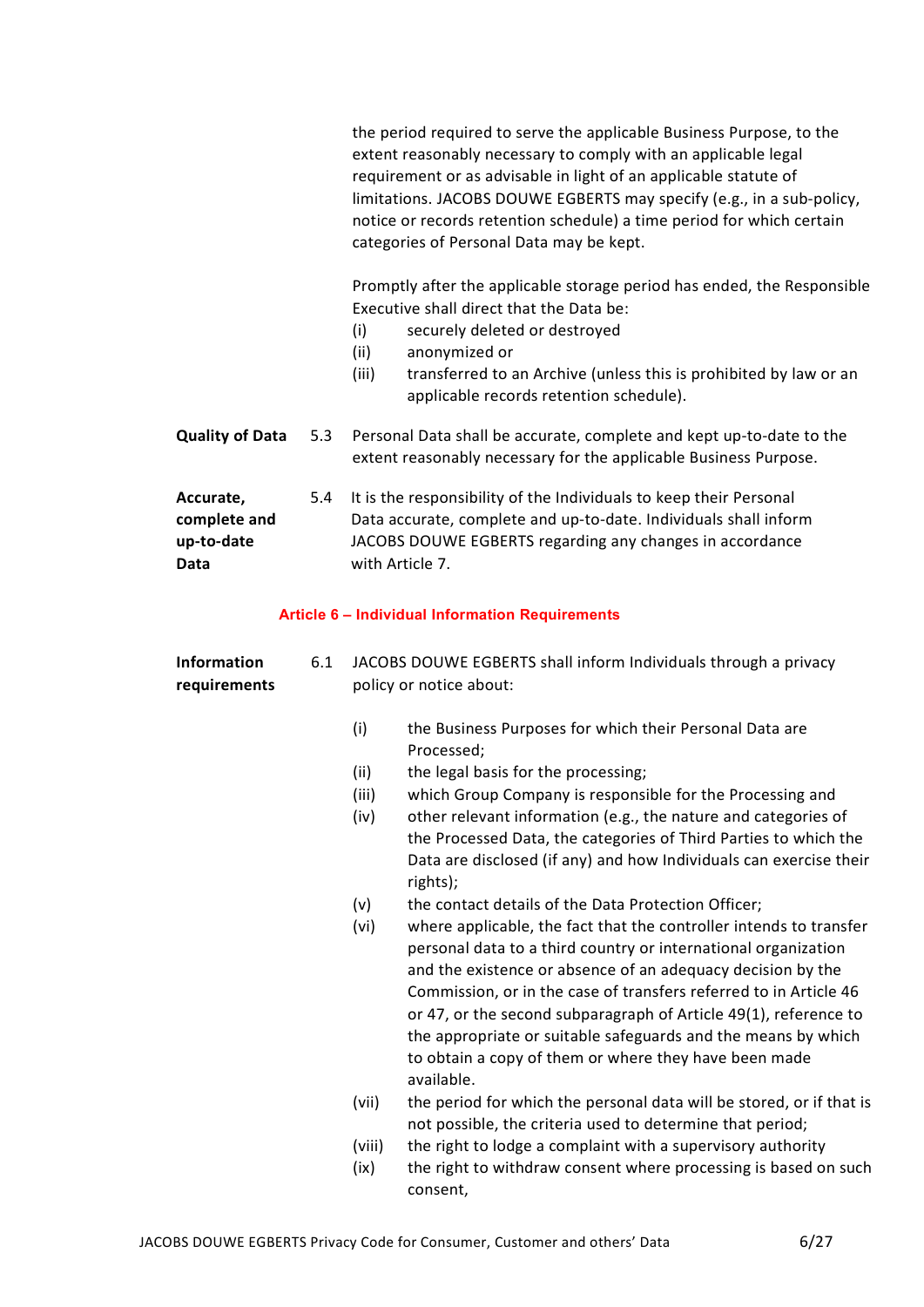|                                                                |     | (x)<br>whether the provision of personal data is a statutory or<br>contractual requirement, or a requirement necessary to enter<br>into a contract, as well as whether the data subject is obliged to<br>provide the personal data and of the possible consequences of<br>failure to provide such data;<br>the existence of automated decision-making, including profiling,<br>(xi)<br>referred to in Article 22(1) and (4) and, at least in those cases,<br>meaningful information about the logic involved, as well as the<br>significance and the envisaged consequences of such processing<br>for the data subject.                                                                                                                                                                                                                                                                                                                                                                                                                                                                                                                                                                                                                                                                                                                                   |
|----------------------------------------------------------------|-----|-----------------------------------------------------------------------------------------------------------------------------------------------------------------------------------------------------------------------------------------------------------------------------------------------------------------------------------------------------------------------------------------------------------------------------------------------------------------------------------------------------------------------------------------------------------------------------------------------------------------------------------------------------------------------------------------------------------------------------------------------------------------------------------------------------------------------------------------------------------------------------------------------------------------------------------------------------------------------------------------------------------------------------------------------------------------------------------------------------------------------------------------------------------------------------------------------------------------------------------------------------------------------------------------------------------------------------------------------------------|
| <b>Personal Data</b><br>not obtained<br>from the<br>Individual | 6.2 | If applicable local law so requires, where Personal Data have not been<br>obtained directly from the Individual, JACOBS DOUWE EGBERTS shall<br>provide the Individual with the information as set out in Article 6.1:<br>at the time that the Personal Data are recorded in a JACOBS<br>(i)<br>DOUWE EGBERTS database or<br>within a reasonable period after obtaining the personal data, but<br>(ii)<br>at the latest within one month, having regard to the specific<br>circumstances in which the personal data are processed;<br>(iii)<br>at the time that the Personal Data are used for a mailing,<br>provided that this mailing is done within six months after the<br>Personal Data are recorded in a JACOBS DOUWE EGBERTS<br>database.<br>(iv)<br>from which source the personal data originate, and if applicable,<br>whether it came from publicly accessible sources;<br>(v)<br>if a disclosure to another recipient is envisaged, at the latest<br>when the personal data are first disclosed.<br>the right to lodge a complaint with a supervisory authority;<br>(vi)<br>the existence of the right to request from the controller access<br>(vii)<br>to and rectification or erasure of personal data or restriction of<br>processing concerning the data subject and to object to<br>processing as well as the right to data portability; |
| <b>Exceptions</b>                                              | 6.3 | The requirements of Article 6.2 may be set aside if:<br>the Individual already has the information;<br>(i)<br>it is impossible or would involve a disproportionate effort to<br>(ii)<br>provide the information to Individuals or<br>(iii)<br>it results in disproportionate costs.<br>where the personal data must remain confidential subject to an<br>(iv)<br>obligation of professional secrecy regulated by Union or Member<br>State law, including a statutory obligation of secrecy.<br>These exceptions to the above requirements qualify as Overriding<br>Interests.                                                                                                                                                                                                                                                                                                                                                                                                                                                                                                                                                                                                                                                                                                                                                                             |
|                                                                |     |                                                                                                                                                                                                                                                                                                                                                                                                                                                                                                                                                                                                                                                                                                                                                                                                                                                                                                                                                                                                                                                                                                                                                                                                                                                                                                                                                           |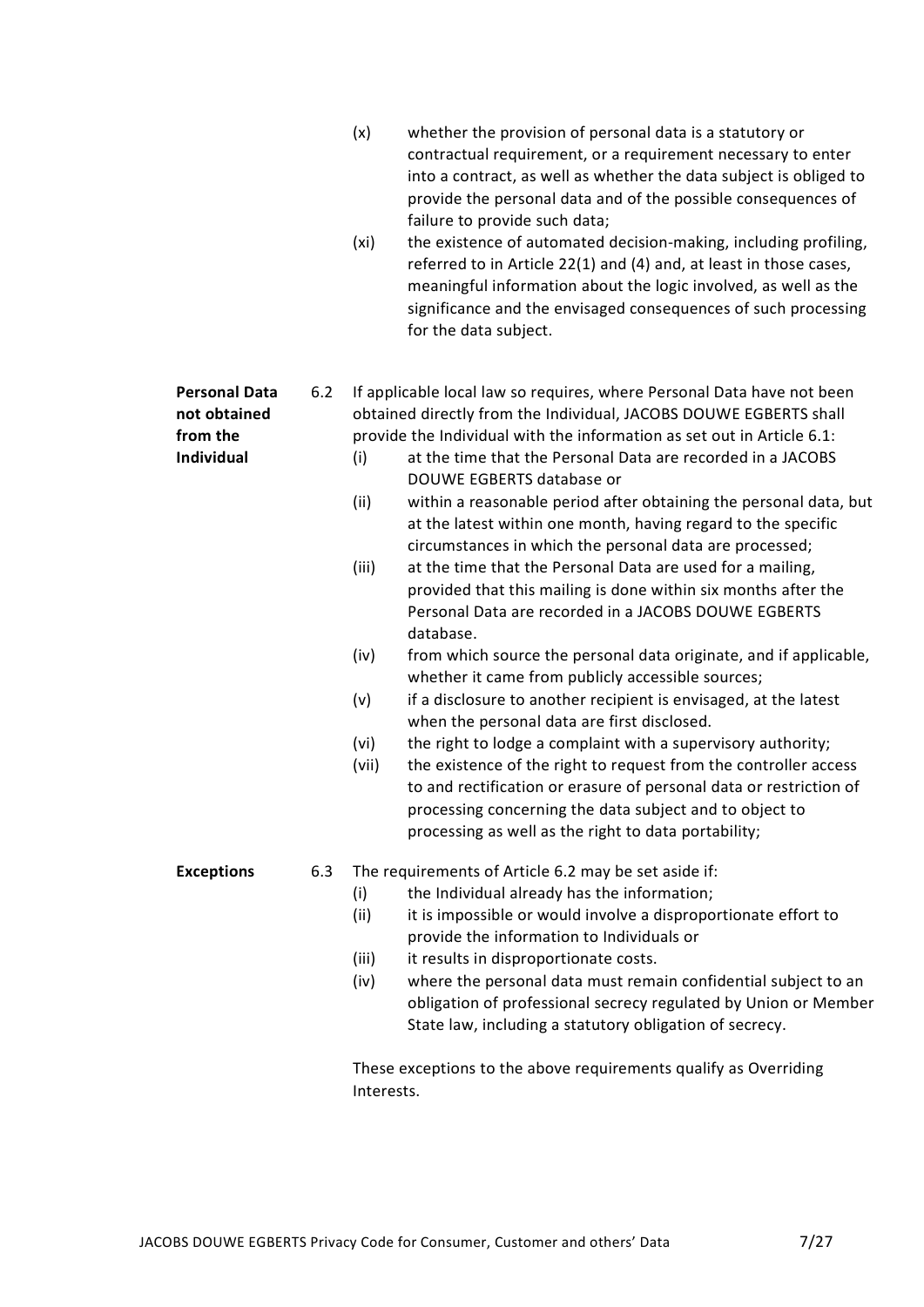# Article 7 – Individual Rights of Access and Rectification

| <b>Rights of</b><br><b>Individuals</b> | 7.1 | Every Individual has the right to request an overview of his Personal<br>Data Processed by or on behalf of JACOBS DOUWE EGBERTS. The<br>overview shall contain information regarding the source, type, purpose,<br>retention period and categories of recipients of the relevant Personal<br>Data.<br>If the Personal Data are incorrect, incomplete or not Processed in<br>compliance with applicable law or this Code, the Individual has the right<br>to have his Personal Data rectified, deleted or blocked (as appropriate).                                                                                                                                                                                                                                                                                                                                                                                                                                                                                                                                                                                                                                                                                                                             |
|----------------------------------------|-----|----------------------------------------------------------------------------------------------------------------------------------------------------------------------------------------------------------------------------------------------------------------------------------------------------------------------------------------------------------------------------------------------------------------------------------------------------------------------------------------------------------------------------------------------------------------------------------------------------------------------------------------------------------------------------------------------------------------------------------------------------------------------------------------------------------------------------------------------------------------------------------------------------------------------------------------------------------------------------------------------------------------------------------------------------------------------------------------------------------------------------------------------------------------------------------------------------------------------------------------------------------------|
|                                        |     | Additionally, the Individuals shall have the right to:                                                                                                                                                                                                                                                                                                                                                                                                                                                                                                                                                                                                                                                                                                                                                                                                                                                                                                                                                                                                                                                                                                                                                                                                         |
|                                        |     | (i)<br>object to the Processing on the basis of compelling grounds<br>related to his particular situation; object to receiving<br>marketing communications on the basis of Article 9.5;<br>be informed of the safeguards implemented by JDE to provide<br>(ii)<br>an adequate level of protection of Personal Data transferred to<br>a Third Party located in a Non-Adequate Country;<br>(iii)<br>restrict the Processing if he contests the accuracy of his<br>Personal Data, or if the Individual objects to the Processing or<br>does not agree to deletion of his Personal Data;<br>(iv)<br>restrict the Processing if the Processing is unlawful and the<br>Individual objects to the deletion of his Personal Data;<br>(v)<br>receive a structured, machine-readable copy of his Personal<br>Data and, where technically possible, to the transmission of his<br>Personal Data to a Third Party directly.<br>(vi)<br>the right to object to the Processing of his Data on the basis of<br>compelling grounds related to his particular situation.<br>(vii)<br>The Individual shall have the right not to be subject to a<br>decision based solely on automated processing, including<br>profiling, which produces legal effects concerning him or her or |
| Procedure                              | 7.2 | similarly significantly affects him or her<br>The Individual can submit requests via all communication channels<br>made public by JACOBS DOUWE EGBERTS, especially to the contact<br>person or contact point indicated in the relevant privacy policy. If no<br>contact person or contact point is indicated, the Individual may send the<br>request through the general contact section of the JACOBS DOUWE<br><b>EGBERTS</b> website.<br>To facilitate the request of the Individual, JACOBS DOUWE EGBERTS may<br>ask the Individual to:<br>(i)<br>specify the type of Personal Data to which access is being<br>sought;<br>(ii)<br>specify, to the extent reasonably possible, the data system in<br>which the Data likely are stored;                                                                                                                                                                                                                                                                                                                                                                                                                                                                                                                      |

(iii) specify the circumstances in which JACOBS DOUWE EGBERTS obtained the Personal Data.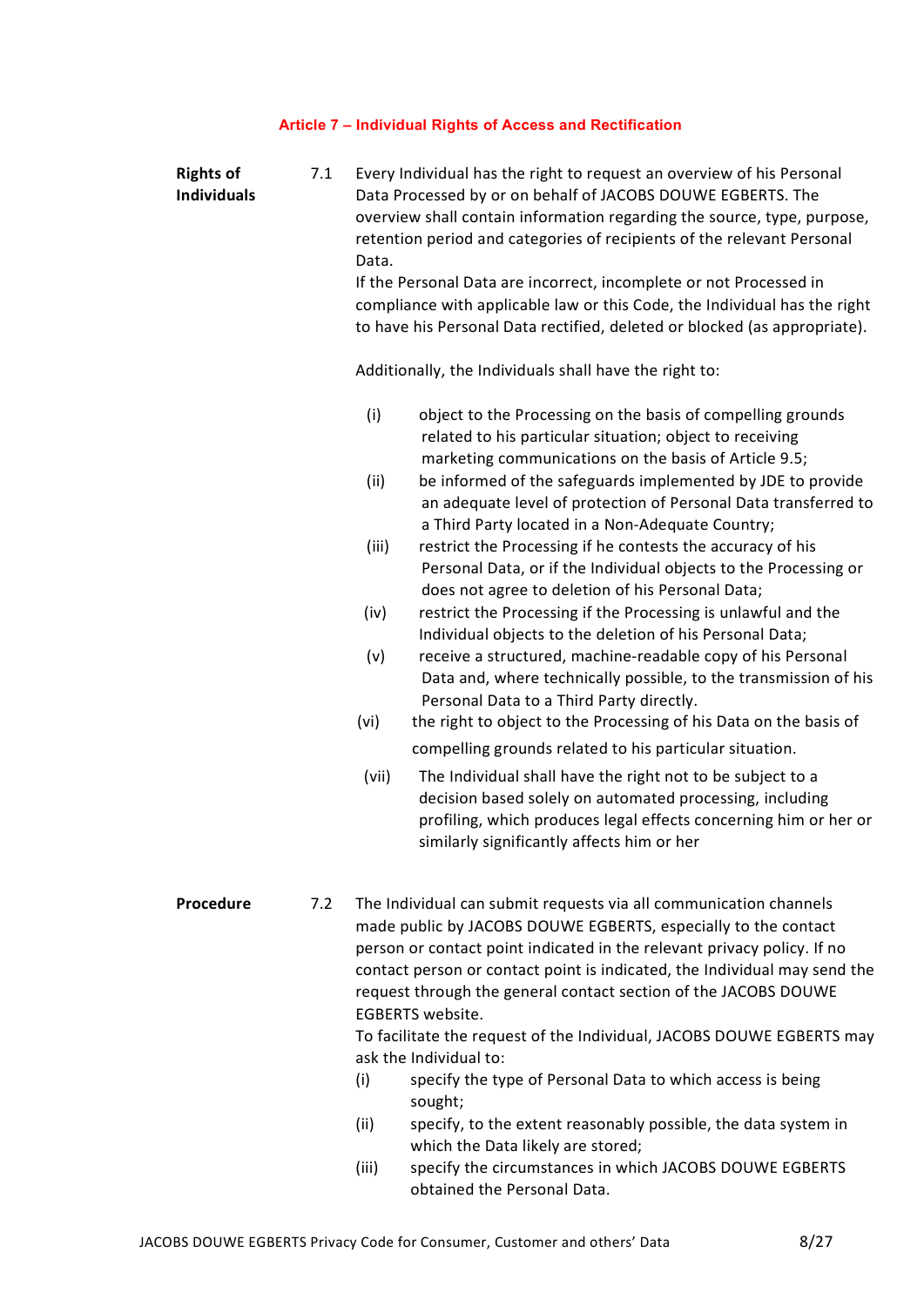|                                                  |     | The provision of the above information is voluntary and may not be<br>used as grounds for denial of a data subject request.                                                                                                                                                                                                                                                                                                                                                                                                                                                                                                                                                                  |
|--------------------------------------------------|-----|----------------------------------------------------------------------------------------------------------------------------------------------------------------------------------------------------------------------------------------------------------------------------------------------------------------------------------------------------------------------------------------------------------------------------------------------------------------------------------------------------------------------------------------------------------------------------------------------------------------------------------------------------------------------------------------------|
|                                                  |     | Where necessary, JACOBS DOUWE EGBERTS may require the individual<br>to                                                                                                                                                                                                                                                                                                                                                                                                                                                                                                                                                                                                                       |
|                                                  |     | (iv)<br>show proof of identity and;<br>in the case of a request for rectification, deletion or blockage,<br>(v)<br>specify the reasons why the Personal Data are incorrect,<br>incomplete or not Processed in accordance with applicable law<br>or the Code.                                                                                                                                                                                                                                                                                                                                                                                                                                 |
| Response<br>period                               | 7.3 | Without undue delay and in any event within one month of receipt of<br>the request, the contact person or contact point shall inform the<br>Individual in writing either (i) of JACOBS DOUWE EGBERTS' position with<br>regard to the request and any action JACOBS DOUWE EGBERTS has<br>taken or will take in response or (ii) the ultimate date on which the<br>Individual will be informed of JACOBS DOUWE EGBERTS' position, which<br>date shall be no later than 8 weeks thereafter, together with the<br>reasons for such delay.                                                                                                                                                        |
| Complaint                                        | 7.4 | An Individual may file a complaint in accordance with Article 7.3 if:<br>the response to the request is unsatisfactory to the Individual<br>(i)<br>(e.g. the request is denied);<br>the Individual has not received a response as required by Article<br>(ii)<br>7.3 or;<br>(iii)<br>the time period provided to the Individual in accordance with<br>Article 7.3 is, in light of the relevant circumstances,<br>unreasonably long and the Individual has objected but has not<br>been provided with a shorter, more reasonable time period in<br>which he will receive a response.                                                                                                          |
| <b>Denial of</b><br>requests, Fee<br>for request | 7.5 | Information provided to the individual and any communication and any<br>actions taken to comply with data subjects rights shall be provided free<br>of charge. Where requests from individuals are manifestly unfounded or<br>excessive, in particular because of their repetitive character, JACOBS<br>DOUWE EGBERTS may either:<br>charge a reasonable fee taking into account the administrative<br>(i)<br>costs of providing the information or communication or taking<br>the action requested; or<br>refuse to act on the request.<br>(ii)<br>JACOBS DOUWE EGBERTS shall bear the burden of<br>(i)<br>demonstrating the manifestly unfounded or excessive character<br>of the request. |

# Article 8 – Security and Confidentiality Requirements;

Data security 8.1 JACOBS DOUWE EGBERTS shall take appropriate commercially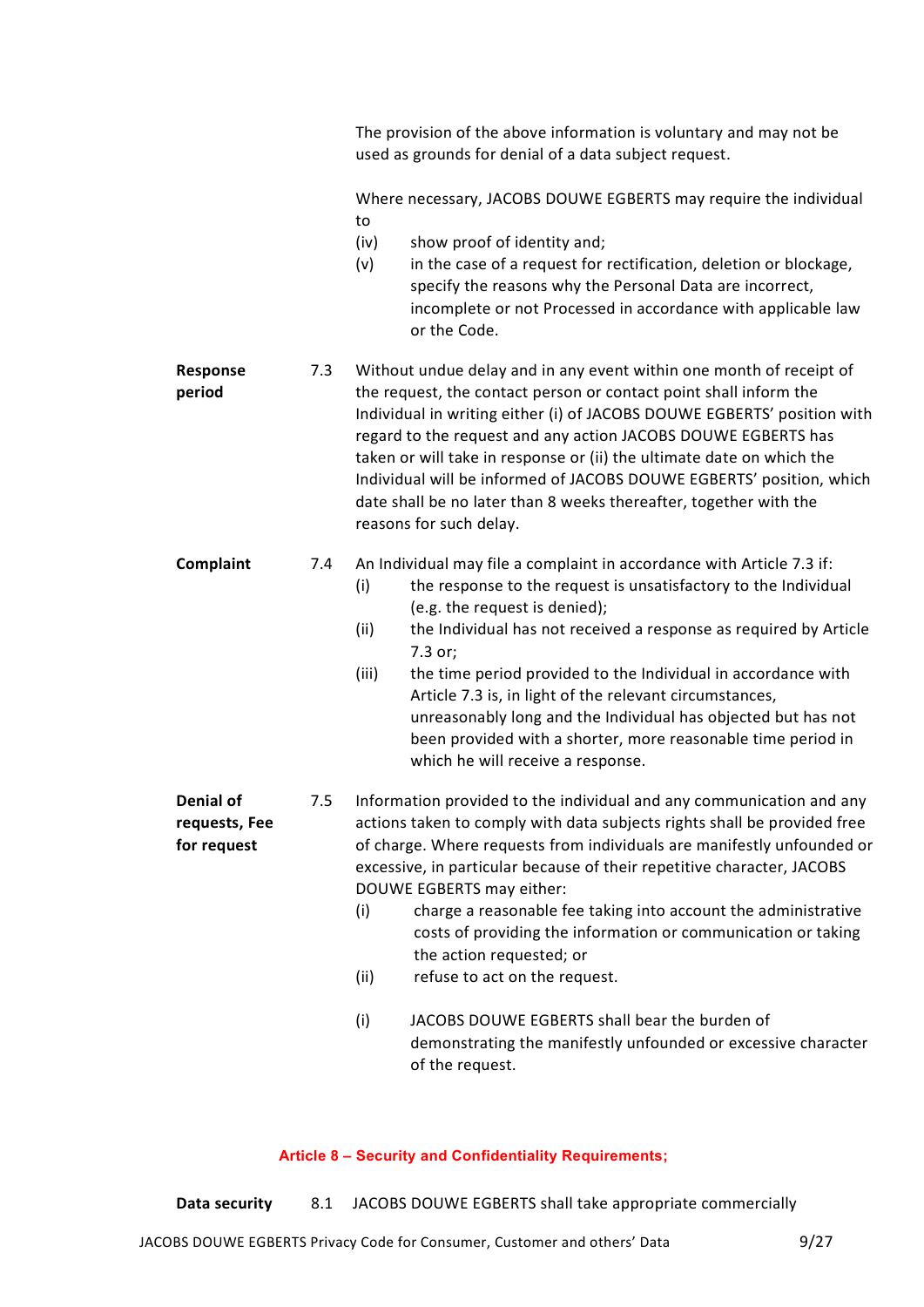reasonable technical, physical and organizational measures to protect Personal Data from misuse or accidental, unlawful, or unauthorized destruction, loss, alteration, disclosure, acquisition or access.

- Data Breach Notification 8.2 JACOBS DOUWE EGBERTS shall notify the competent Data Protection Authority and the affected data subjects of a Personal Data Breach without undue delay and, where feasible, not later than 72 hours after having become aware of it, unless such breach is unlikely to result in a risk to the rights and freedoms of the Individuals. The measures for handling of such data breach shall be as provided in the relevant internal JACOBS DOUWE EGBERTS policies.
- Staff access 8.3 Staff members shall be authorized to access Personal Data only to the extent necessary to serve the applicable Business Purpose and to perform their job.

#### Confidentiality obligations 8.4 Staff members who access Personal Data must meet their confidentiality obligations.

## Article 9 – Direct Marketing

| <b>Direct</b><br>marketing                             | 9.1 | This Article sets forth the requirements concerning the Processing of<br>Personal Data for direct marketing purposes (e.g. contacting the<br>Individual by email, fax, phone, SMS or otherwise, with a view of<br>solicitation for commercial or charitable purposes).                                                                                                                                                                                                                                                                                                                                                                                                                                                                                         |
|--------------------------------------------------------|-----|----------------------------------------------------------------------------------------------------------------------------------------------------------------------------------------------------------------------------------------------------------------------------------------------------------------------------------------------------------------------------------------------------------------------------------------------------------------------------------------------------------------------------------------------------------------------------------------------------------------------------------------------------------------------------------------------------------------------------------------------------------------|
| <b>Consent for</b><br>direct<br>marketing (opt-<br>in) | 9.2 | If applicable law so requires, JACOBS DOUWE EGBERTS shall only send<br>unsolicited commercial electronic communication to Individuals with the<br>prior consent of the Individual ("opt-in"). If applicable law does not<br>require the prior consent of the Individual, JACOBS DOUWE EGBERTS<br>shall in any event offer the Individual the opportunity to opt-out of such<br>unsolicited electronic commercial communication.                                                                                                                                                                                                                                                                                                                                |
| <b>Exception (opt-</b><br>out)                         | 9.3 | Prior consent of the Individual for sending unsolicited electronic<br>commercial communication is not required if:<br>the Individual has provided his electronic contact details to a<br>(i)<br>Group Company in the context of a sale of a product or service of<br>such Group Company;<br>such contact details are used for direct marketing of such Group<br>(ii)<br>Company's own similar products or services,<br>(iii)<br>the customer has not objected to this use and;<br>provided that the Individual clearly and distinctly has been given<br>(iv)<br>the opportunity to object free of charge, and in an easy manner,<br>to such use of his electronic contact details when they are<br>collected and each time they are used by the Group Company. |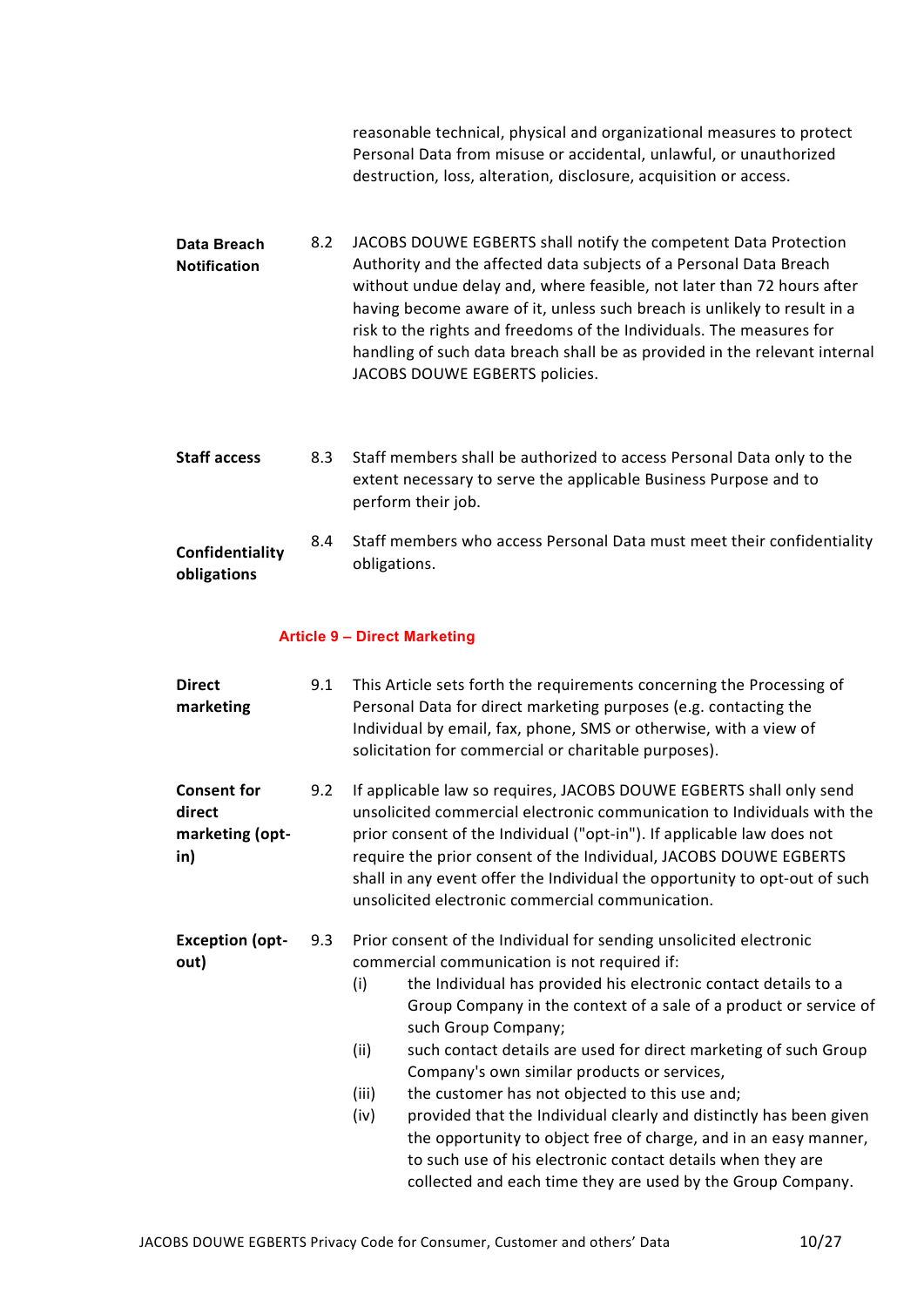| Information to<br>be provided in<br>each<br>communication | 9.4 | The Individuals hall be offered the opportunity to opt-out of further<br>direct marketing communication in every marketing communication that<br>is made to the Individual.                                                                                                                                                                                                               |
|-----------------------------------------------------------|-----|-------------------------------------------------------------------------------------------------------------------------------------------------------------------------------------------------------------------------------------------------------------------------------------------------------------------------------------------------------------------------------------------|
| <b>Objection to</b><br>direct<br>marketing                | 9.5 | If an Individual objects to receiving marketing communications from<br>JACOBS DOUWE EGBERTS, or withdraws her consent to receive such<br>materials, JACOBS DOUWE EGBERTS will take steps to refrain from<br>sending further marketing materials as specifically requested by the<br>Individual. JACOBS DOUWE EGBERTS will do so within the time period<br>required by the applicable law. |
| <b>Third Parties</b><br>and Direct<br>marketing           | 9.6 | No Data shall be provided to, or used on behalf of, Third Parties for<br>purposes of direct marketing without the prior consent of the Individual,<br>except if such provision is to Third Party Processors that Process Data for<br>direct marketing activities of JACOBS DOUWE EGBERTS in accordance<br>with the relevant provisions of Article 11.                                     |
| <b>Personal Data</b><br>of Children                       | 9.7 | JACOBS DOUWE EGBERTS shall not use any Personal Data of Individuals<br>under the age of sixteen (16) years for direct marketing.                                                                                                                                                                                                                                                          |
| <b>Direct</b><br>marketing<br>records                     | 9.8 | JACOBS DOUWE EGBERTS shall keep a record of Individuals that have<br>exercised their "opt-in" or "opt-out" right and will regularly check public<br>opt-out registers.                                                                                                                                                                                                                    |

# Article 10 – Profiling and Automated Decision Making

| <b>Automated</b><br>decisions | 10.1 | (i)<br>(ii)<br>(iii) | Automated tools used in processing personal data may be employed as<br>a means to assist in making decisions about Individuals. Such decisions<br>may not be based solely on the results provided by the automated tool.<br>This restriction does not apply if:<br>the use of automated tools is required or authorized by law<br>the decision is made by JACOBS DOUWE EGBERTS for purposes<br>of (a) entering into or performing a contract or (b) managing the<br>contract, provided the underlying request leading to a decision<br>by JACOBS DOUWE EGBERTS was made by the Individual (e.g.,<br>where automated tools are used to filter promotional game<br>submissions) or<br>based on the Individual's explicit consent. |
|-------------------------------|------|----------------------|---------------------------------------------------------------------------------------------------------------------------------------------------------------------------------------------------------------------------------------------------------------------------------------------------------------------------------------------------------------------------------------------------------------------------------------------------------------------------------------------------------------------------------------------------------------------------------------------------------------------------------------------------------------------------------------------------------------------------------|
|                               |      | (iv)                 | In the cases of (ii) and (iii) above, JACOBS DOUWE EGBERTS<br>must implement suitable measures to safeguard the data<br>subject. At a minimum, this must include a right to obtain<br>human intervention for the data subject to be able to express<br>his or her point of view and to contest the decision.                                                                                                                                                                                                                                                                                                                                                                                                                    |
|                               |      | (v)                  | In cases of Special Categories of Personal Data: Automated<br>decision-taking based on Special Categories of Personal Data<br>may only take place: with explicit consent; or where the<br>processing is necessary for substantial public interest reasons                                                                                                                                                                                                                                                                                                                                                                                                                                                                       |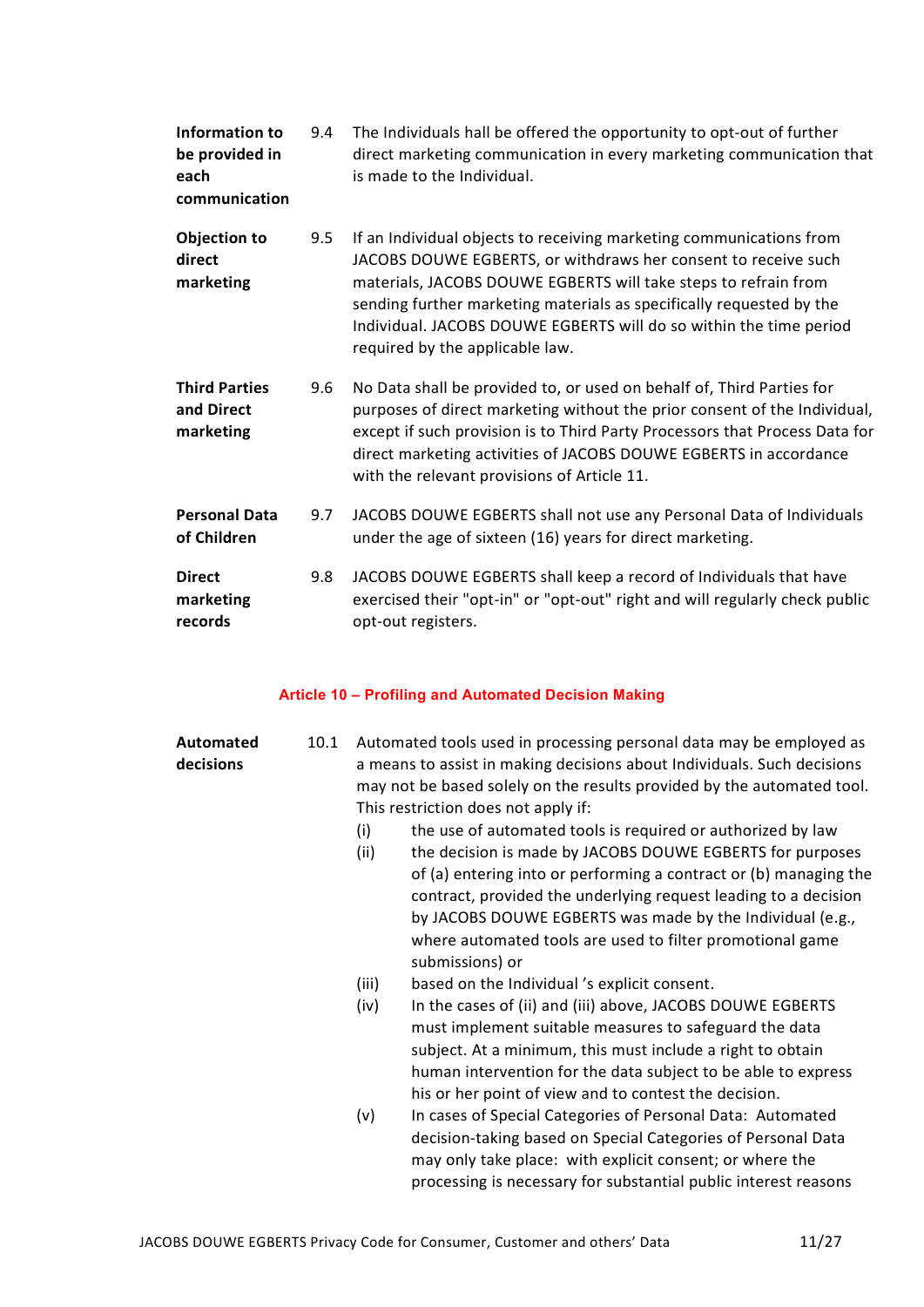and on the basis of Union or Member State law – which must include measures to protect the interests of the data subjects.

## Article 11 – Transfer of Personal Data to Third Parties

| <b>Transfer to</b><br><b>Third Parties</b>                                              | 11.1 | This Article sets forth requirements concerning the transfer of Personal<br>Data from JACOBS DOUWE EGBERTS to a Third Party. Note that a<br>transfer of Personal Data includes situations in which JACOBS DOUWE<br>EGBERTS discloses Personal Data to Third Parties (e.g., in the context of<br>corporate due diligence) or where JACOBS DOUWE EGBERTS provides<br>remote access to Personal Data to a Third Party.                                                                                                                                                                                                                                                                                                               |
|-----------------------------------------------------------------------------------------|------|-----------------------------------------------------------------------------------------------------------------------------------------------------------------------------------------------------------------------------------------------------------------------------------------------------------------------------------------------------------------------------------------------------------------------------------------------------------------------------------------------------------------------------------------------------------------------------------------------------------------------------------------------------------------------------------------------------------------------------------|
| <b>Third Party</b><br><b>Controllers and</b><br><b>Third-Party</b><br><b>Processors</b> | 11.2 | There are two categories of Third Parties:<br>Third Party Processors: these are Third Parties that Process<br>(i)<br>Personal Data solely on behalf of JACOBS DOUWE EGBERTS and<br>at its direction (e.g., Third Parties that Process online<br>registrations made by Customers)<br>Third Party Controllers: these are Third Parties that Process<br>(ii)<br>Personal Data and determine the purposes and means of the<br>Processing (e.g., JACOBS DOUWE EGBERTS Business Partners<br>that provide their own goods or services directly to Consumers<br>or Customers).                                                                                                                                                            |
| <b>Transfer for</b><br>applicable<br><b>Business</b><br><b>Purposes only</b>            | 11.3 | JACOBS DOUWE EGBERTS shall transfer Personal Data to a Third Party<br>to the extent necessary to serve the applicable Business Purpose<br>(including Secondary Purposes as per Article 3 or purposes for which the<br>Individual has provided consent in accordance with Article 2.2 and 2.3).                                                                                                                                                                                                                                                                                                                                                                                                                                    |
| <b>Third Party</b><br><b>Controller</b><br>contracts                                    | 11.4 | Third Party Controllers (other than government agencies) may Process<br>Personal Data only if they have a written contract with JACOBS DOUWE<br>EGBERTS. In the contract, JACOBS DOUWE EGBERTS shall seek to<br>contractually safeguard the data protection interests of the Individuals.<br>All such contracts shall be drafted in consultation with the appropriate<br>Compliance Officer. Individual Business Contact Data may be<br>transferred to a Third-Party Controller without a contract if it is<br>reasonably expected that such Business Contact Data will be used by<br>the Third-Party Controller to contact the Individual for legitimate<br>business purposes related to the Individual 's job responsibilities. |
| <b>Third Party</b><br>Processor<br>contracts                                            | 11.5 | Third Party Processors may process Personal Data only if they have a<br>written contract with JACOBS DOUWE EGBERTS. The contract with a<br>Third-Party Processor must include the following provisions:<br>the subject-matter and duration of the processing, the nature<br>(i)<br>and purpose of the processing, the type of personal data and<br>categories of data subjects and the obligations and rights of<br>JACOBS DOUWE EGBERTS.                                                                                                                                                                                                                                                                                         |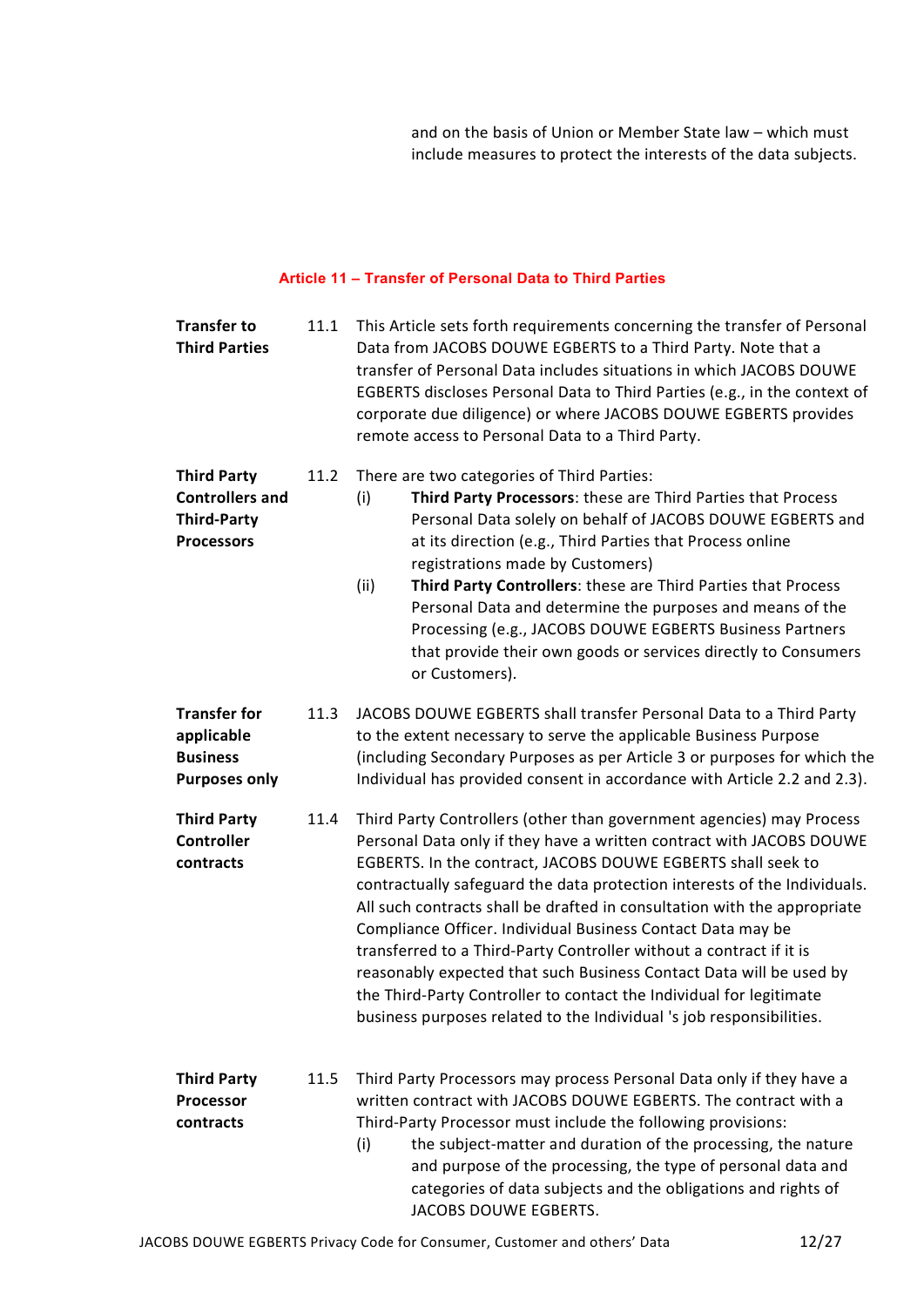| (ii) | the Processor shall Process Personal Data only in accordance |
|------|--------------------------------------------------------------|
|      | with the instructions of JACOBS DOUWE EGBERTS and for the    |
|      | purposes authorized by JACOBS DOUWE EGBERTS;                 |

- (iii) the Processor and its affiliates shall keep the Personal Data confidential;
- (iv) the Processor shall take appropriate technical, physical and organizational security measures to protect the Personal Data;
- (v) the Third-Party Data Processor shall not permit subcontractors to Process Personal Data without the prior written consent of JACOBS DOUWE EGBERTS;
- (vi) JACOBS DOUWE EGBERTS has the right to review the security measures taken by the Third-Party Processor and the Third-Party Processor shall submit its relevant data processing facilities to audits and inspections by JACOBS DOUWE EGBERTS or any relevant government authority;
- (vii) the Third-Party Processor shall promptly inform JACOBS DOUWE EGBERTS of any actual or suspected personal data breach;
- (viii) the Third-Party Processor shall take adequate remedial measures as soon as possible and shall promptly provide JACOBS DOUWE EGBERTS with all relevant information and assistance as requested by JACOBS DOUWE EGBERTS regarding the security breach.
- (ix) The Third-party processor shall assist JACOBS DOUWE EGBERTS by appropriate technical and organizational measures, insofar as this is possible, for the fulfilment of JACOBS DOUWE EGBERTS obligation to respond to requests for exercising the data subject's rights laid down in Chapter III of the GDPR.
- (x) The Third-party processor shall assist JACOBS DOUWE EGBERTS in ensuring compliance with the obligations pursuant to Articles 32 to 36 GDPR taking into account the nature of processing and the information available to the third-party processor.
- (xi) Upon the request of JACOBS DOUWE EGBERTS, the Third-Party Processor shall delete or return all Personal Data at the end of the provision of services relating to the Processing of Personal Data and shall delete all copies of the Personal Data, unless storing the Personal Data is required by applicable law.

Transfer of Data to a Non-Adequate **Country** 11.6 This Article sets forth additional rules for the transfer of Personal Data to a Third Party located in a country that is not considered to provide an "adequate" level of protection for Personal Data (Non-Adequate Country).

Personal Data may be transferred to a Third Party located in a Non-Adequate Country only if:

- (i) the transfer is necessary for the performance of a contract with the Individual, for managing a contract with the Individual or to take necessary steps at the request of the Individual prior to entering into a contract, e.g., for processing orders
- (ii) a contract has been concluded between JACOBS DOUWE EGBERTS and the relevant Third Party that provides for safeguards at a similar level of protection as that provided by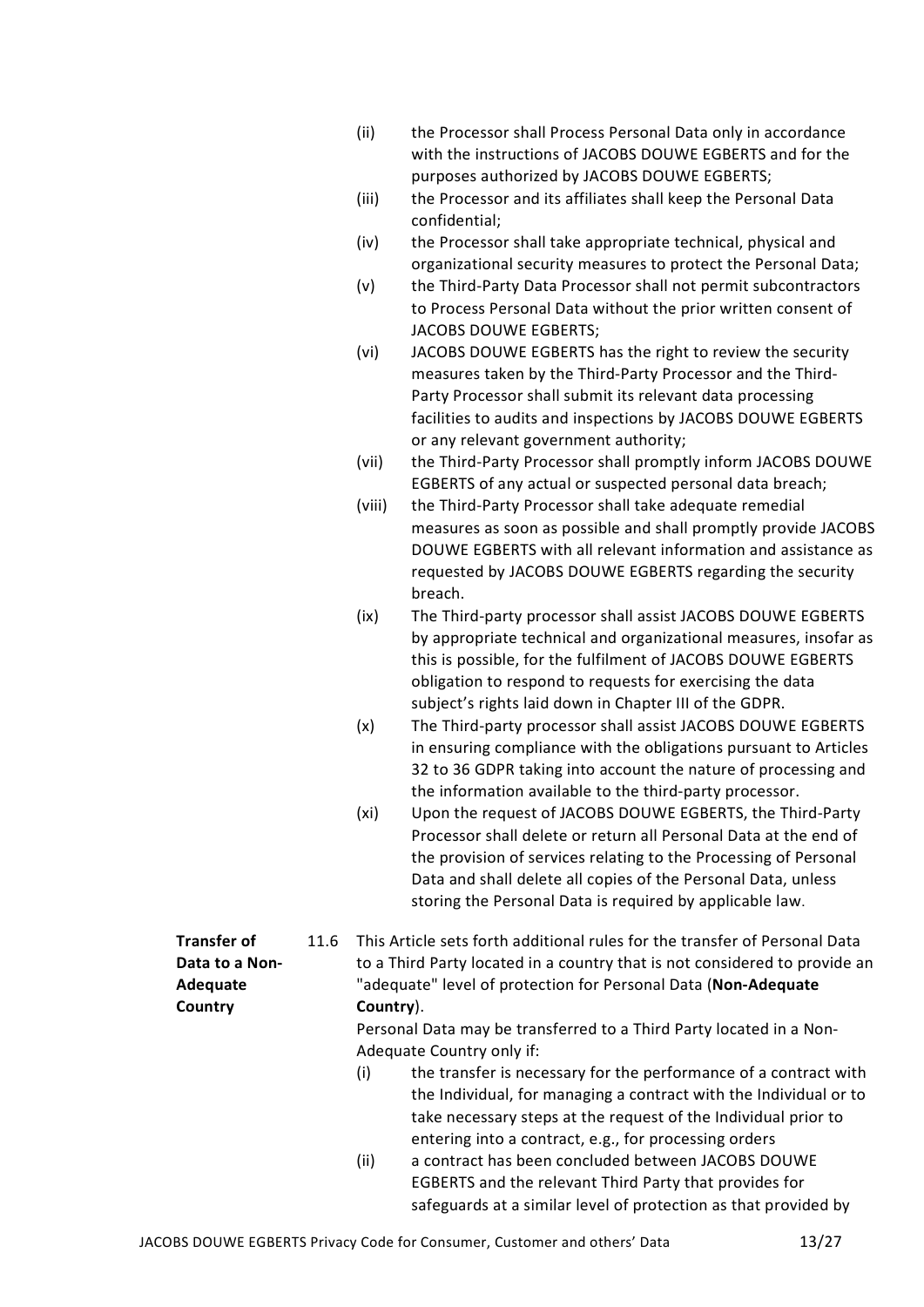this Code; the contract shall conform to any model contract requirement under applicable local law (if any)

- (iii) the transfer is necessary for the conclusion or performance of a contract concluded in the interest of the Individual between JACOBS DOUWE EGBERTS and a Third Party (e.g. in case of recalls)
- (iv) the Third Party has been certified under an approved code of conduct (based on the new scheme in Article 40) or an approved certification mechanism (based on the new scheme in Article 42) any other similar program that is recognized as providing an "adequate" level of data protection;
- (v) the Third Party has implemented binding corporate rules or a similar transfer control mechanism which provides adequate safeguards under applicable law;
- (vi) the transfer is necessary to protect a vital interest of the Individual;
- (vii) the transfer is necessary for the establishment, exercise or defense of a legal claim;
- (viii) the transfer is necessary for important reasons of public interest;
- (ix) the transfer is required by any law to which the relevant Group Company is subject.

Items (viii) and (ix) above require the prior approval of the Global Compliance Officer.

Consent for transfer 11.7 If none of the grounds listed in Article 11.6 exist or if applicable local law so requires JACOBS DOUWE EGBERTS shall (also) seek consent from the Individual for the transfer of the Personal Data to a Third Party located in a Non-Adequate Country. Prior to requesting consent, the Individuals hall be provided with the following information:

- (i) the purpose of the transfer
- (ii) the identity of the transferring Group Company
- (iii) the identity or categories of Third Parties to which the Data will be transferred
- (iv) the categories of Data that will be transferred
- (v) the country to which the Data will be transferred and
- (vi) the fact that the Data will be transferred to a Non-Adequate Country.

Article 2.3 shall apply to denial or withdrawal of consent.

**Transfers** between Non-Adequate **Countries** 11.8 This Article sets forth additional rules for transfers of Personal Data that were collected in connection with the activities of a Group Company located in a Non-Adequate Country to a Third Party also located in a Non-Adequate Country. In addition to the grounds listed in Article 11.6, these transfers are permitted if they are: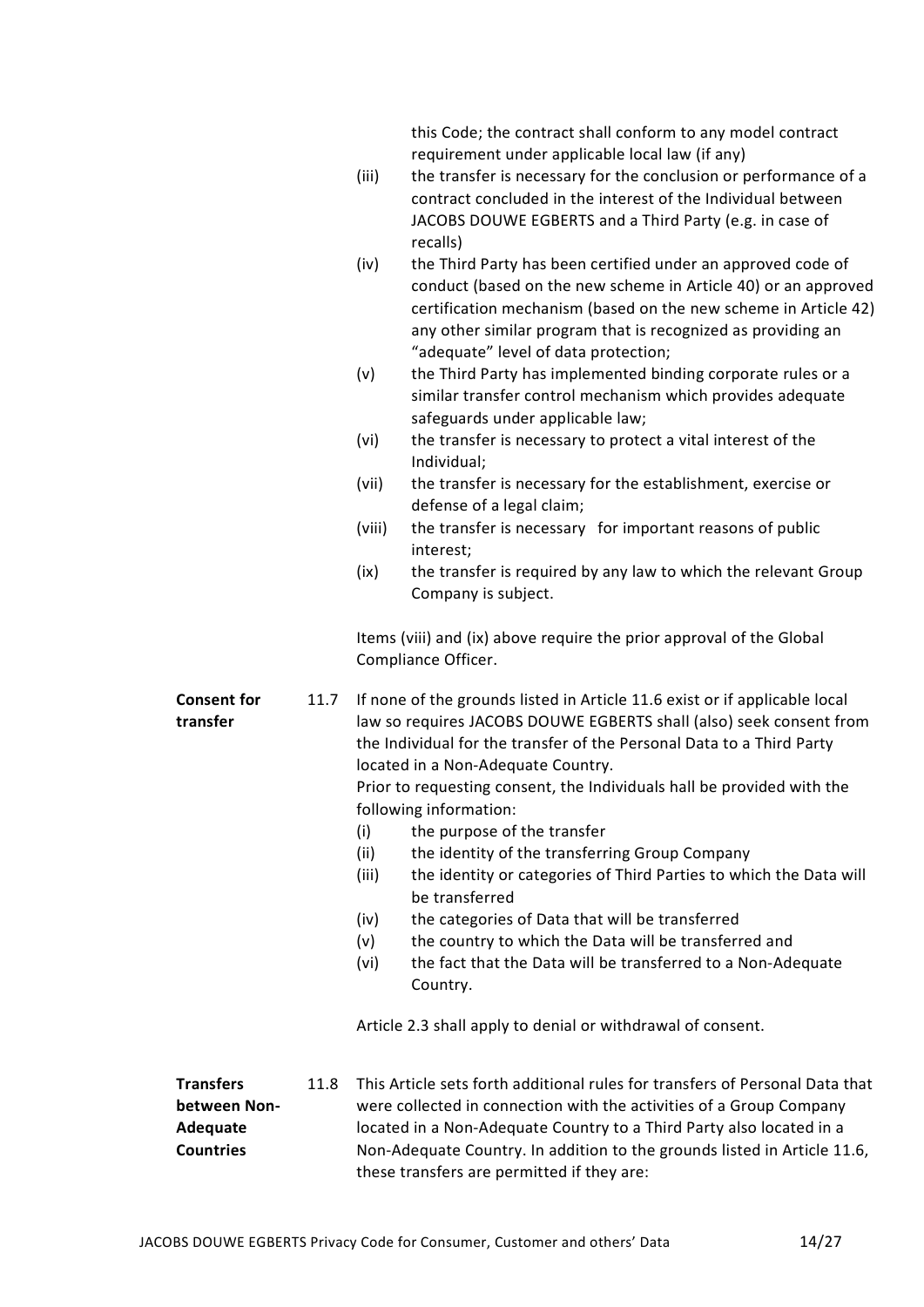- (i) necessary for compliance with a legal obligation to which the relevant Group Company is subject
- (ii) necessary to serve the public interest or
- (iii) necessary to satisfy a Business Purpose of JACOBS DOUWE EGBERTS.

## Article 12 – Overriding Interests

| Overriding<br><b>Interests</b>                                         | 12.1 | Some of the obligations of JACOBS DOUWE EGBERTS or rights of<br>Individuals under this Code may be overridden if, due to the specific<br>circumstances at issue, a pressing need exists that outweighs the<br>interest of the Individual (Overriding Interest). An Overriding Interest<br>exists if there is a need to:<br>(i)<br>protect the legitimate business interests of JACOBS DOUWE<br><b>EGBERTS</b> including<br>the health, security or safety of Associates or Individuals<br>(a)<br>(b)<br>JACOBS DOUWE EGBERTS's intellectual property rights,<br>trade secrets or reputation<br>the continuity of JACOBS DOUWE EGBERTS's business<br>(c)<br>operations<br>(d)<br>the preservation of confidentiality in a proposed sale, |
|------------------------------------------------------------------------|------|-----------------------------------------------------------------------------------------------------------------------------------------------------------------------------------------------------------------------------------------------------------------------------------------------------------------------------------------------------------------------------------------------------------------------------------------------------------------------------------------------------------------------------------------------------------------------------------------------------------------------------------------------------------------------------------------------------------------------------------------|
|                                                                        |      | merger or acquisition of a business or<br>the involvement of trusted advisors or consultants for<br>(e)<br>business, legal, tax, or insurance purposes                                                                                                                                                                                                                                                                                                                                                                                                                                                                                                                                                                                  |
|                                                                        |      | (ii)<br>prevent or investigate (including cooperating with law<br>enforcement) suspected or actual violations of law or                                                                                                                                                                                                                                                                                                                                                                                                                                                                                                                                                                                                                 |
|                                                                        |      | (iii)<br>otherwise protect or defend the rights or freedoms of JACOBS<br>DOUWE EGBERTS, its Associates or other persons.                                                                                                                                                                                                                                                                                                                                                                                                                                                                                                                                                                                                                |
| <b>Exceptions in</b><br>the event of<br>Overriding<br><b>Interests</b> | 12.2 | If an Overriding Interest exists, one or more of the following obligations<br>of JACOBS DOUWE EGBERTS or rights of the Individual may be set aside:<br>Article 3.1 (the requirement to Process Personal Data for closely<br>(i)<br>related purposes)<br>(ii)<br>Article 6.1 (information provided to Individuals) and 6.2<br>(Personal Data not obtained from Individuals)<br>(iii)<br>Article 7.1 (rights of Individuals)<br>Articles 8.2 and 8.3 (Staff access limitations and confidentiality<br>(iv)<br>requirements) and<br>Articles 11.4, 11.5 and 11.6 (ii) (contracts with Third Parties).<br>(v)                                                                                                                               |
| <b>Special</b><br><b>Categories of</b><br><b>Personal Data</b>         | 12.3 | The requirements of Articles 4.1 and 4.2 (Special Categories of Personal<br>Data) may be set aside only for the Overriding Interests listed in Article<br>12.1 (i) (a), (c) and (e), (ii) and (iii).                                                                                                                                                                                                                                                                                                                                                                                                                                                                                                                                    |
| <b>Consultation</b><br>with Global<br>Compliance<br><b>Officer</b>     | 12.4 | Setting aside obligations of JACOBS DOUWE EGBERTS or rights of<br>Individuals based on an Overriding Interest requires prior consultation<br>of the Global Compliance Officer.                                                                                                                                                                                                                                                                                                                                                                                                                                                                                                                                                          |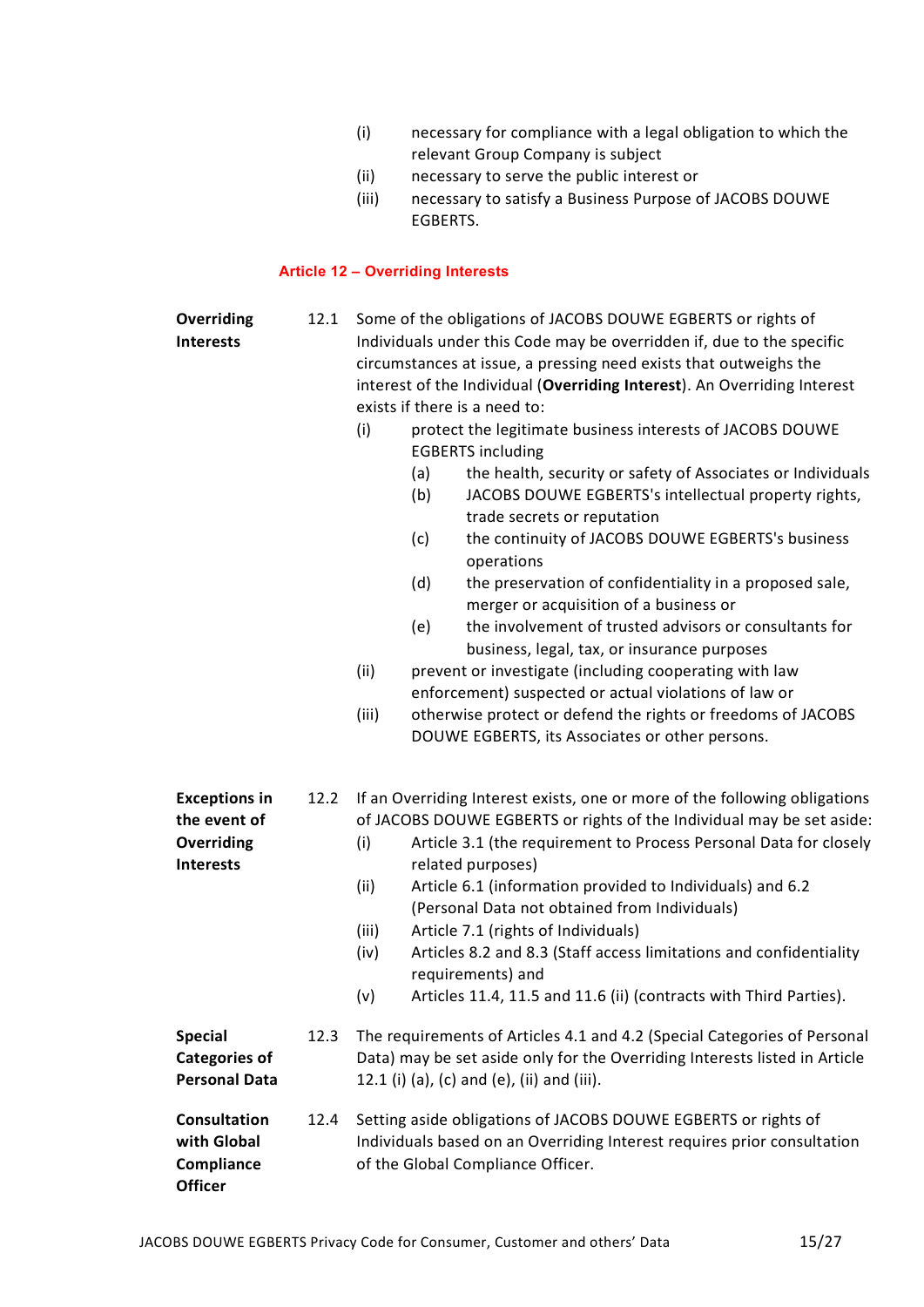| Information to    | 12.5 Upon request of the Individual, JACOBS DOUWE EGBERTS shall inform     |
|-------------------|----------------------------------------------------------------------------|
| <b>Individual</b> | the Individual of the Overriding Interest for which obligations of JACOBS  |
|                   | DOUWE EGBERTS or rights of the Individual have been set aside, unless      |
|                   | the particular Overriding Interest sets aside the requirements of Articles |
|                   | 6.1 or 7.1, in which case the request shall be denied.                     |

## Article 13 – Supervision and compliance

| Global<br>Compliance<br><b>Officer</b> | 13.1 | JACOBS DOUWE EGBERTS shall appoint a Global Compliance Officer who<br>is responsible for:<br>supervising compliance with this Code<br>(i)<br>(ii)<br>providing periodic reports, as appropriate, to the Privacy Council<br>on data protection risks and compliance issues and<br>coordinating, in conjunction with the appropriate Compliance<br>(iii)<br>Officer, official investigations or inquiries into the Processing of<br>Data by a government authority.                                                                                                                                                                                                                                                                                                                                                                                                                                                                                       |  |
|----------------------------------------|------|---------------------------------------------------------------------------------------------------------------------------------------------------------------------------------------------------------------------------------------------------------------------------------------------------------------------------------------------------------------------------------------------------------------------------------------------------------------------------------------------------------------------------------------------------------------------------------------------------------------------------------------------------------------------------------------------------------------------------------------------------------------------------------------------------------------------------------------------------------------------------------------------------------------------------------------------------------|--|
| <b>Privacy Council</b>                 | 13.2 | JACOBS DOUWE EGBERTS shall establish an advisory Privacy Council.<br>The Privacy Council shall create and maintain a framework for:<br>the development, implementation and updating of local<br>(i)<br>Individual data protection policies and procedures<br>(ii)<br>the development of the policies, procedures and system<br>information (as required by Article 14)<br>(iii)<br>the development, implementation and updating of the training<br>and awareness programs<br>the monitoring and reporting on compliance with this Code<br>(iv)<br>(v)<br>the collecting, investigating and resolving privacy inquiries,<br>concerns and complaints and<br>(vi)<br>determining and updating appropriate sanctions for violations of<br>this Code (e.g., disciplinary standards).                                                                                                                                                                         |  |
| Compliance<br><b>Officers</b>          | 13.3 | In each country or geographic area where a Group Company is<br>established, one or more Local Compliance Officers shall be designated<br>who shall be responsible for supervising compliance with this Code in<br>the relevant business and country or geographic area. The Global<br>Compliance Officer shall act as the Compliance Officer for JACOBS<br>DOUWE EGBERTS. These Compliance Officers may, in turn, establish a<br>network of Compliance Officers sufficient to direct compliance with<br>this Code within their respective organizations.<br>The Compliance Officers shall:<br>(i)<br>regularly advise their respective executive teams and the Global<br>Compliance Officer on privacy risks and compliance issues<br>(ii)<br>establish a framework for a privacy compliance program as<br>required by the Global Compliance Officer and<br>(iii)<br>cooperate with the Global Compliance Officer and the other<br>Compliance Officers. |  |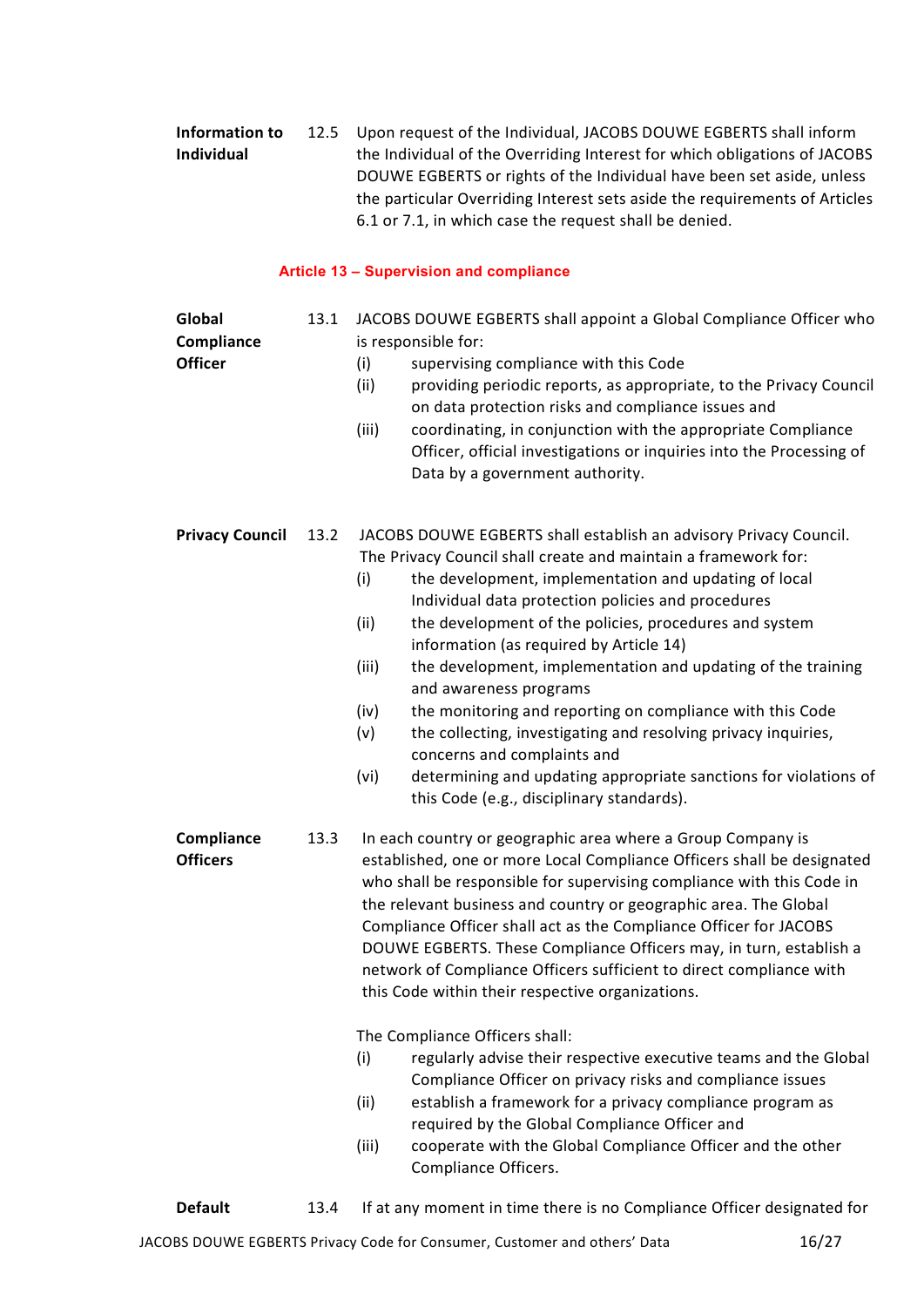| Compliance<br><b>Officer</b>                          |      | a function or business, the Compliance Officer to whom the missing<br>Compliance Officer for the relevant function or business would report,<br>is responsible for supervising compliance with this Code.                                                      |
|-------------------------------------------------------|------|----------------------------------------------------------------------------------------------------------------------------------------------------------------------------------------------------------------------------------------------------------------|
| Compliance<br>Officer with a<br>statutory<br>position | 13.5 | Where a Compliance Officer responsible for supervising compliance<br>with this Code (or privacy officer) holds his position pursuant to law, he<br>shall carry out his job responsibilities to the extent they do not conflict<br>with his statutory position. |

#### Article 14 – Policies and procedures

| <b>Policies and</b><br>procedures | 14.1 | JACOBS DOUWE EGBERTS shall develop and implement policies and<br>procedures to comply with this Code.                                                                                                                               |
|-----------------------------------|------|-------------------------------------------------------------------------------------------------------------------------------------------------------------------------------------------------------------------------------------|
| System<br>information             | 14.2 | JACOBS DOUWE EGBERTS shall maintain readily available information<br>regarding the structure and functioning of all systems that Process<br>Personal Data (e.g. inventory of systems and processes, privacy impact<br>assessments). |

#### Article 15 – Training

Staff training 15.1 JACOBS DOUWE EGBERTS shall provide training on this Code and related confidentiality obligations to Staff members who have access to Personal Data.

#### Article 16 – Monitoring and auditing compliance

- Monitoring 16.1 JACOBS DOUWE EGBERTS management shall monitor compliance with this Code as a part of their regular business processes and procedures.
- Audits 16.2 The JACOBS DOUWE EGBERTS Audit function shall audit business processes and procedures that involve the Processing of Personal Data for compliance with this Code. The audits shall be carried out in the course of the regular activities of the JACOBS DOUWE EGBERTS Audit function or at the request of the Global Compliance Officer. The Global Compliance Officer may request to have an audit as specified in this Article 16.2 conducted by an external auditor. Applicable professional standards of independence, integrity and confidentiality shall be observed when conducting an audit. The Global Compliance Officer and the appropriate Compliance Officers shall be informed of the results of the audits. Reported violations of this Code will be reported back to senior management.
- Annual report 16.3 The Global Compliance Officer shall produce an annual Personal Data privacy report for the Privacy Council on compliance with this Code and other relevant issues.

Each Compliance Officer shall provide information relevant to the report to the Global Compliance Officer.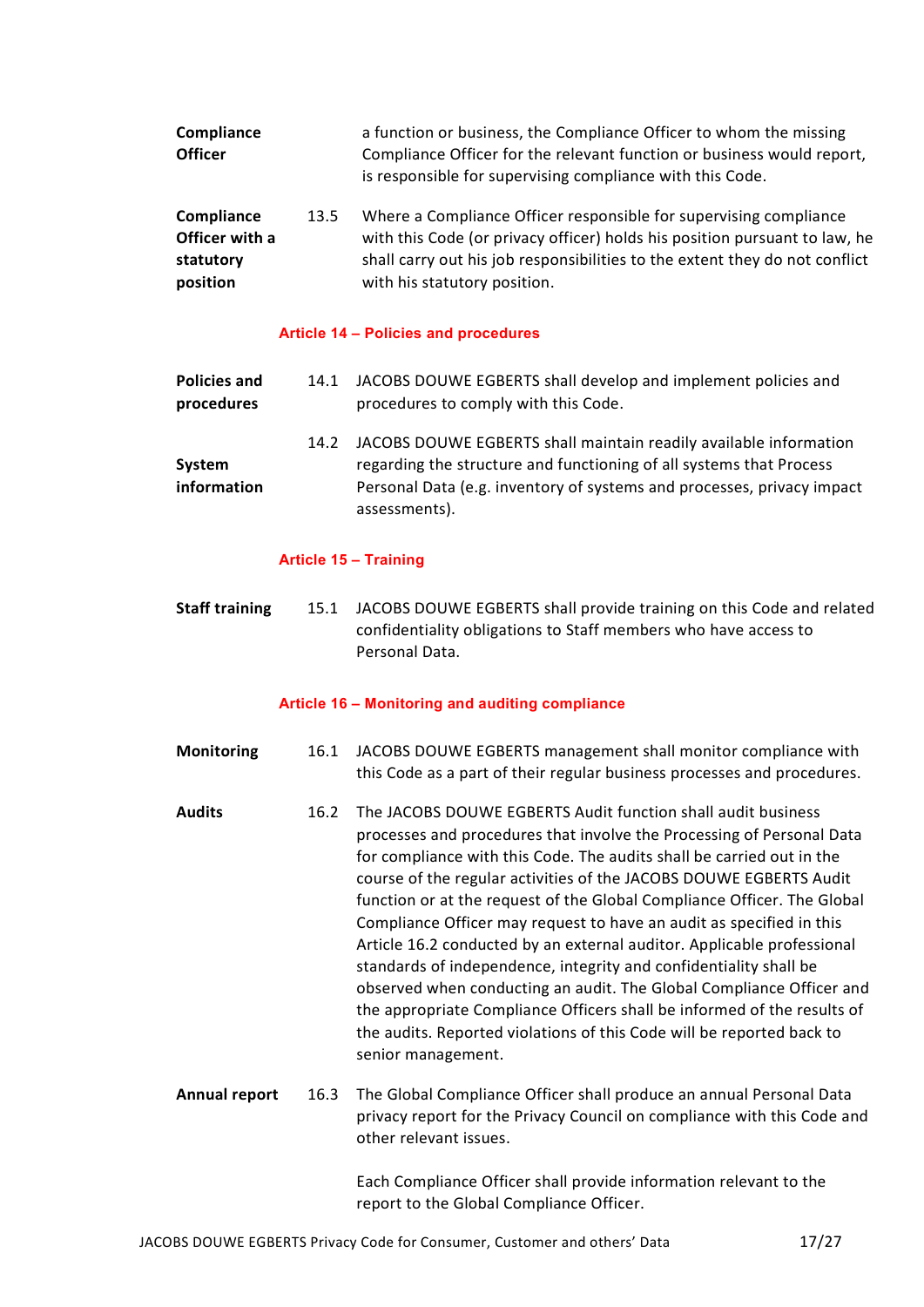Mitigation 16.4 JACOBS DOUWE EGBERTS shall, if so indicated, ensure that adequate steps are taken to address breaches of this Code identified during the monitoring or auditing of compliance pursuant to this Article 16.

Cooperation with Data Protection **Authorities** 16.5 JACOBS DOUWE EGBERTS and each participating Group Company will cooperate with the competent Data Protection Authority on issues related to compliance with the provisions of this Code. A copy of the audit results referenced in 16.2 of this Code will be provided to the competent Data Protection Authority upon request. When required, the competent Data Protection Authority may carry out a data protection audit of JACOBS DOUWE EGBERTS. Such audit right will also apply to the Data Protection Authorities with jurisdiction over other Group Company members.

## Article 17 – Complaints procedure

| Complaint                                                     | 17.1 | Individuals may file a complaint regarding compliance with this Code or<br>violations of their rights under applicable local law in accordance with<br>the complaints procedure set forth in the relevant privacy policy or<br>contract. The complaint shall be forwarded to the appropriate<br>Compliance Officer.                                                                                                                                                                                                                                                      |  |
|---------------------------------------------------------------|------|--------------------------------------------------------------------------------------------------------------------------------------------------------------------------------------------------------------------------------------------------------------------------------------------------------------------------------------------------------------------------------------------------------------------------------------------------------------------------------------------------------------------------------------------------------------------------|--|
|                                                               |      | The appropriate Compliance Officer shall:<br>notify the Global Compliance Officer<br>(a)<br>(b)<br>initiate an investigation and<br>(c)<br>when necessary, advise the business on the appropriate<br>measures for compliance and monitor, through completion, the<br>steps designed to achieve compliance.                                                                                                                                                                                                                                                               |  |
|                                                               |      | The Compliance Officer may consult with any government authority<br>having jurisdiction over a particular matter about the measures to be<br>taken.                                                                                                                                                                                                                                                                                                                                                                                                                      |  |
| <b>Reply to</b><br><b>Individual</b>                          | 17.2 | Within thirty days of JACOBS DOUWE EGBERTS receiving a complaint,<br>the appropriate Compliance Officer shall inform the Individual in<br>writing either (i) of JACOBS DOUWE EGBERTS's position with regard to<br>the complaint and any action JACOBS DOUWE EGBERTS has taken or<br>will take in response or (ii) when he will be informed of JACOBS DOUWE<br>EGBERTS's position (which shall be no later than 16 weeks thereafter).<br>The appropriate Compliance Officer shall send a copy of the complaint<br>and his written reply to the Global Compliance Officer. |  |
| <b>Complaint to</b><br>Global<br>Compliance<br><b>Officer</b> | 17.3 | An Individual may file a complaint with the Global Compliance Officer<br>if:                                                                                                                                                                                                                                                                                                                                                                                                                                                                                             |  |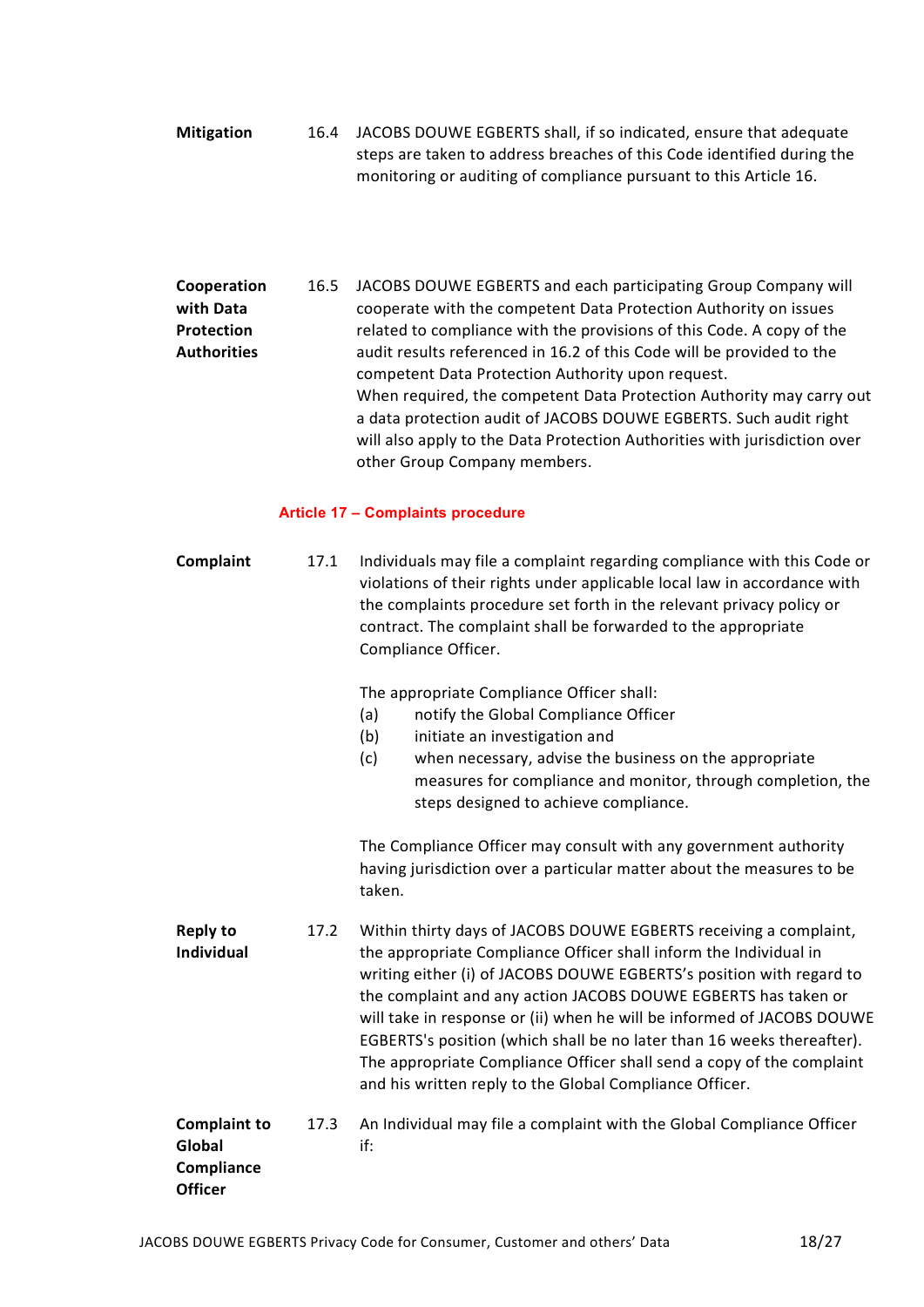- (i) the resolution of the complaint by the appropriate Compliance Officer is unsatisfactory to the Individual (e.g., the complaint is rejected)
- (ii) the Individual has not received a response as required by Article 17.2
- (iii) the time period provided to the Individual pursuant to Article 17.2 is, in light of the relevant circumstances, unreasonably long and the Individual has objected but has not been provided with a shorter, more reasonable time period in which he will receive a response or
- (iv) in one of the events listed in Article 7.4.

The procedure described in Articles 17.1 through 17.2 shall apply to complaints filed with the Global Compliance Officer.

## Article 18 – Legal issues

| Local law and<br>jurisdiction                                                                                         | 18.1 | Any Processing by JACOBS DOUWE EGBERTS of Personal Data shall be<br>governed by applicable local law. Individuals shall keep their own rights<br>and remedies as available in their local jurisdictions. Local government<br>authorities having jurisdiction over the relevant matters shall maintain<br>their authority.                                                                                                                                                                                                                                                                                                                                                             |
|-----------------------------------------------------------------------------------------------------------------------|------|---------------------------------------------------------------------------------------------------------------------------------------------------------------------------------------------------------------------------------------------------------------------------------------------------------------------------------------------------------------------------------------------------------------------------------------------------------------------------------------------------------------------------------------------------------------------------------------------------------------------------------------------------------------------------------------|
| Law applicable<br>to Code; Code<br>has<br>supplemental<br>character                                                   | 18.2 | This Code shall be governed by and interpreted in accordance with<br>REGULATION (EU) 2016/679 and with Dutch law. This Code shall apply<br>only where it provides supplemental protection for Personal Data.<br>Where applicable local law provides more protection than this Code,<br>local law shall apply. Where this Code provides more protection than<br>applicable local law or provides additional safeguards, rights or<br>remedies for Individuals, this Code shall apply. Where the General Data<br>Protection Regulation provides for less protection than this Code,<br>JACOBS DOUWE EGBERTS may choose to apply this Code or the General<br>Data Protection Regulation. |
| 3rd Party<br><b>Beneficiary</b><br><b>Rights; Right to</b><br>lodge a<br>complaint with<br>a supervisory<br>authority | 18.3 | Every Data Subject shall have the right to lodge a complaint with a<br>supervisory authority, in particular in the Member State of his or her<br>habitual residence, place of work or place of the alleged infringement if<br>the Data Subject considers that the processing of personal data relating<br>to him or her infringes this Code or the General Data Protection<br>Regulation.<br>Every Data Subject shall have the right to enforce the following<br>elements of this Code as a third-party beneficiary.                                                                                                                                                                  |
|                                                                                                                       |      | (i) The data protection principles and data subject's rights (Art.<br>$1, 2, 3, 4$ and $7.$ )<br>(ii) The right to complain through the internal complaint<br>mechanism (Art. 7; Art. 17)<br>(iii) The right to seek judicial remedies and to claim compensation in<br>Courts (Art. 18)                                                                                                                                                                                                                                                                                                                                                                                               |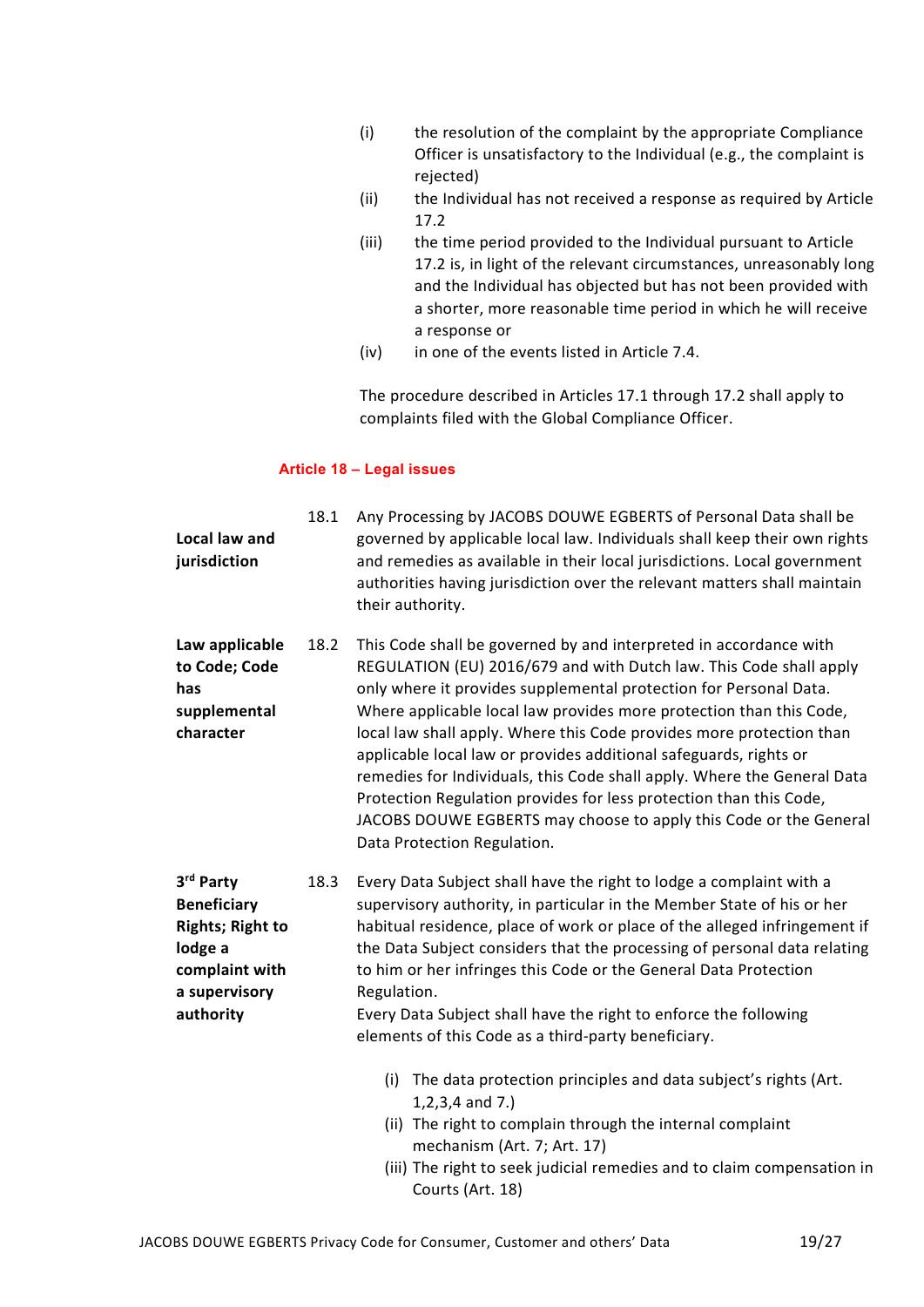|  |  | (iv) The process for handling conflicts of law (Art. 20) |
|--|--|----------------------------------------------------------|
|--|--|----------------------------------------------------------|

- (v) The duty to cooperate with DPAs (Art 16.5)
- (vi) The liability provisions under this Article 18

| <b>Liability and</b><br><b>Exclusive</b><br>jurisdiction<br>under Code                         | 18.4 | JACOBS DOUWE EGBERTS shall be responsible for and take the required<br>action to remedy the acts of other Group Company members under this<br>Code.                                                                                                                                                                                                                                                                                                                                                                                                                                                                                          |  |
|------------------------------------------------------------------------------------------------|------|----------------------------------------------------------------------------------------------------------------------------------------------------------------------------------------------------------------------------------------------------------------------------------------------------------------------------------------------------------------------------------------------------------------------------------------------------------------------------------------------------------------------------------------------------------------------------------------------------------------------------------------------|--|
|                                                                                                |      | Without prejudice to any available administrative or non-judicial<br>remedy, including the right to lodge a complaint with a supervisory<br>authority pursuant to Article 77 GDPR, each individual shall have the<br>right to an effective judicial remedy where he or she considers that his<br>or her rights under this Code or the GDPR have been infringed as a<br>result of the processing of his or her personal data in non-compliance<br>with this Code or the GDPR.                                                                                                                                                                 |  |
|                                                                                                |      | Individuals may bring proceedings against JACOBS DOUWE EGBERTS or<br>a participating Group Company before the courts of the Member State<br>where the Group Company has an establishment.<br>Alternatively, such proceedings may be brought before the courts of the<br>Member State where the individual has his or her habitual residence.                                                                                                                                                                                                                                                                                                 |  |
| Code<br>enforceable<br>against JACOBS<br><b>DOUWE</b><br><b>EGBERTS only</b>                   | 18.5 | Any additional safeguards, rights or remedies granted to Individuals<br>under this Code are granted by and enforceable in the Netherlands<br>against JACOBS DOUWE EGBERTS only.                                                                                                                                                                                                                                                                                                                                                                                                                                                              |  |
| <b>Available</b><br>remedies,<br>limitation of<br>damages,<br>burden of<br>proof re<br>damages | 18.6 | Individuals shall be entitled to remedies available to data subjects under<br>the applicable law. However, JACOBS DOUWE EGBERTS shall be liable<br>only for direct damages suffered by an Individual resulting from a<br>violation of this Code. Provided Individuals can demonstrate that they<br>have suffered damage and can establish facts which show it is plausible<br>that the damage has occurred because of a violation of the Code, it will<br>be for JACOBS DOUWE EGBERTS to prove that the damages suffered by<br>the relevant Individual due to a violation of the Code are not<br>attributable to the relevant Group Company. |  |
| Mutual<br>assistance and<br>redress                                                            | 18.7 | All Group Companies shall co-operate and assist each other to the<br>extent reasonably possible to handle:<br>a request, complaint or claim made by an Individual or;<br>(i)<br>(ii)<br>a lawful investigation or inquiry by a competent government<br>authority.                                                                                                                                                                                                                                                                                                                                                                            |  |
|                                                                                                |      | The Group Company who receives a request, complaint or claim from an<br>Individual is responsible for handling any communication with the                                                                                                                                                                                                                                                                                                                                                                                                                                                                                                    |  |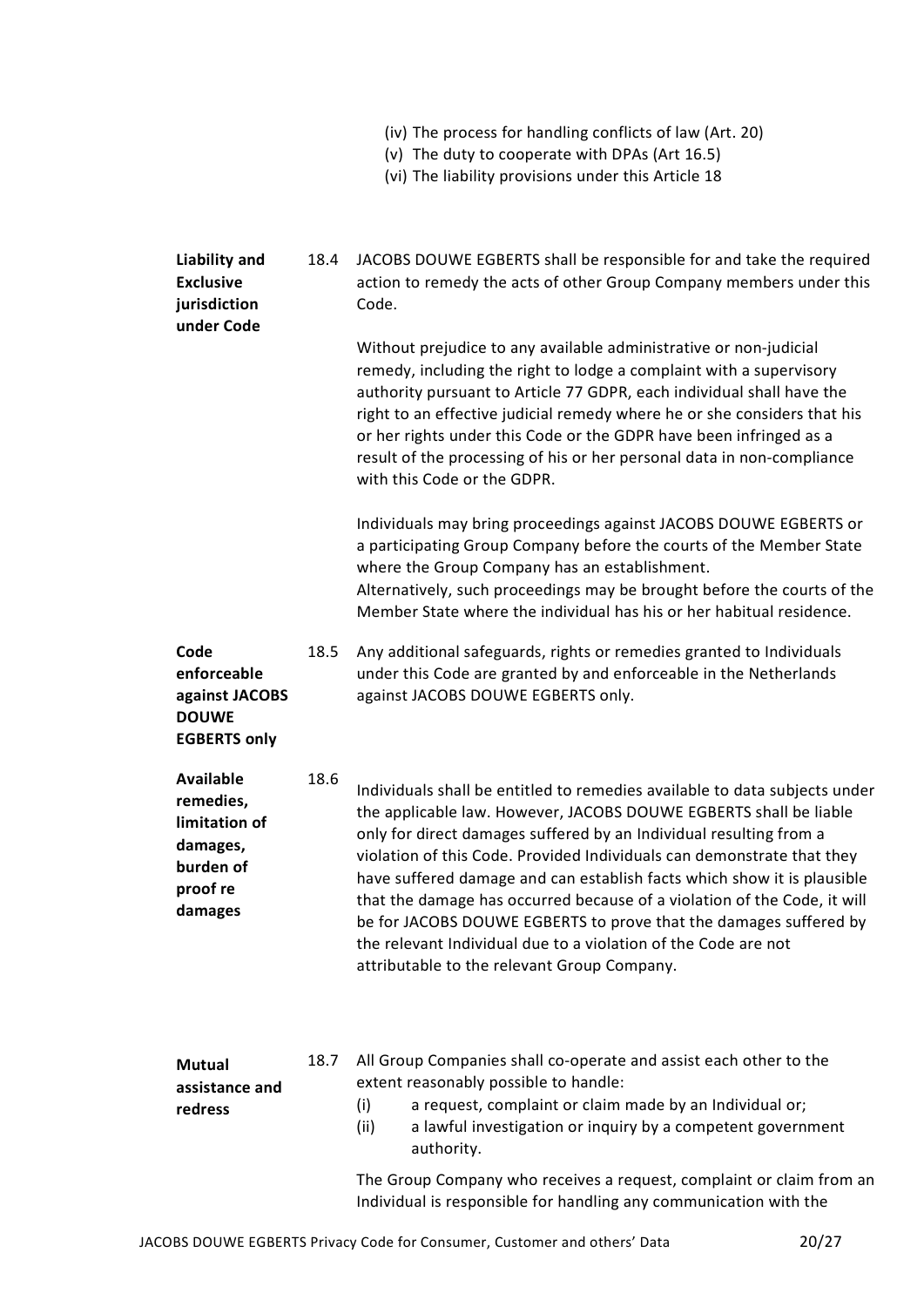Individual regarding his request, complaint or claim except where circumstances dictate otherwise.

The Group Company that is responsible for the Processing to which the request, complaint or claim relates, shall bear all costs involved and reimburse JACOBS DOUWE EGBERTS.

#### Article 19 – Sanctions for non-compliance

| Non-       | 19.1 Non-compliance of Associates with this Code may result in disciplinary |
|------------|-----------------------------------------------------------------------------|
| compliance | action up to and including termination of employment.                       |

#### Article 20 – Conflicts between the Code and applicable local law

| <b>Conflict of law</b> | 20.1 | Where a legal requirement to transfer Personal Data conflicts with the |
|------------------------|------|------------------------------------------------------------------------|
| when                   |      | laws of the Member States of the EEA or the law of Switzerland, the    |
| transferring           |      | transfer requires the prior approval of the Global Compliance Officer. |
| <b>Data</b>            |      | The Global Compliance Officer shall seek the advice of the General     |
|                        |      | Counsel. The Global Compliance Officer may seek the advice of the      |
|                        |      | Dutch Data Protection Authority or another competent government        |
|                        |      | authority.                                                             |

| <b>Conflict</b><br>between Code<br>and local<br>legislature                       | 20.2 | In all other cases, where there is a conflict between applicable local law<br>and the Code, the relevant Responsible Executive shall consult with the<br>Global Compliance Officer to determine how to comply with this Code<br>and resolve the conflict to the extent reasonably practicable given the<br>legal requirements applicable to the relevant Group Company.                                                                                                                                                                                                                                                                                                                                                                                                                                                                                                                                                                                                                                                                                                                        |
|-----------------------------------------------------------------------------------|------|------------------------------------------------------------------------------------------------------------------------------------------------------------------------------------------------------------------------------------------------------------------------------------------------------------------------------------------------------------------------------------------------------------------------------------------------------------------------------------------------------------------------------------------------------------------------------------------------------------------------------------------------------------------------------------------------------------------------------------------------------------------------------------------------------------------------------------------------------------------------------------------------------------------------------------------------------------------------------------------------------------------------------------------------------------------------------------------------|
| <b>Mechanisms</b><br>for reporting<br><b>Conflicting</b><br>legal<br>requirements | 20.3 | The mechanisms for reporting to the competent Data Protection<br>Authority any legal requirements to which a member of JACOBS DOUWE<br>EGBERTS group of undertakings is subject to in a third country which are<br>likely to have a substantial adverse effect on the guarantees provided<br>by the binding corporate rules are as follows: The relevant Responsible<br>Executive shall promptly inform the Global Compliance Officer of such<br>national requirement or legislature.<br>Following the receipt of the information, the Global Compliance Officer<br>shall notify the competent Data Protection Authority without undue<br>delay.<br>The Global Compliance Officer will record the conflict in a status<br>overview.<br>The Global Compliance Officer will inform all participating companies<br>which previously transferred data to the participating company in<br>question, of the reported conflict between this Code and the local law.<br>Together with the competent supervisory authority and the<br>Participating Company, JACOBS DOUWE EGBERTS will seek a practical |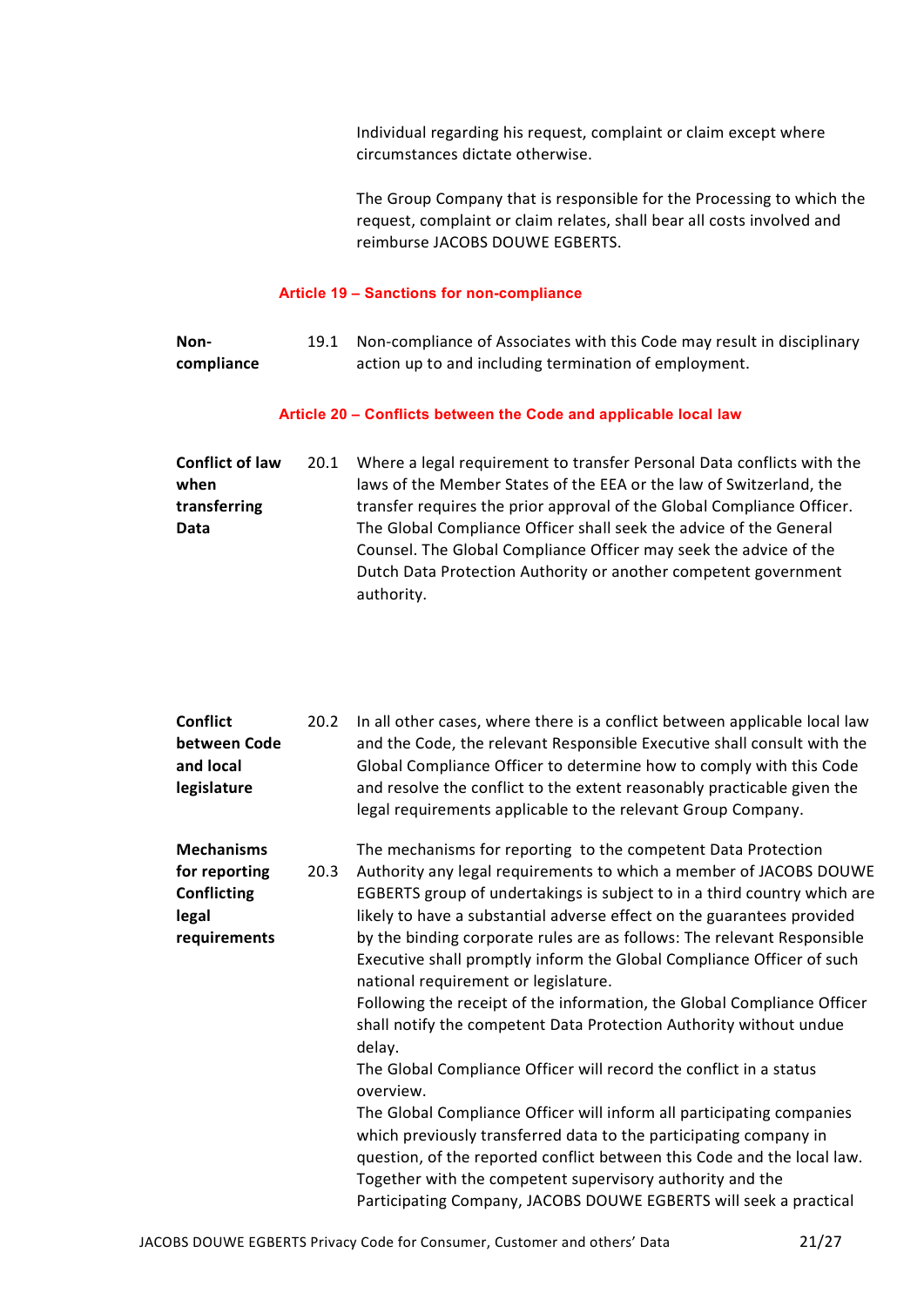solution to resolve the conflict and remain in line with the provisions of this Code.

The legal requirements as referenced under 20.3 of this Code will include any legally binding request for disclosure of Personal Data processed by JACOBS DOUWE EGBERTS under this Code by a law enforcement authority or state security body. In such a case, the competent Data Protection Authority shall be informed about the request, including information about the data requested, the requesting body, and the legal basis for the disclosure (unless otherwise prohibited, such as a prohibition under criminal law to preserve the confidentiality of a law enforcement investigation).

JACOBS DOUWE EGBERTS and participating Group Companies agree that transfers of personal data to any public authority or body cannot be massive, disproportionate and indiscriminate.

Disclosure of Personal Data to Law enforcement or Public Authority 20.4

#### Article 21 – Changes to the Code

Changes to the Code 21.1 Any changes to this Code require the prior approval of the General Counsel and the Global Compliance Officer. Group Companies shall be notified of changes to this Code without undue delay. JACOBS DOUWE EGBERTS shall notify the Dutch Data Protection Authority in case of significant changes to the Code on a yearly basis. The procedure for reporting, is as follows: The Global Compliance Officer will provide the information to the Dutch

Data Protection Authority with a brief explanation of the reasons justifying the changes. Such information shall be accompanied by a version of the Code with visible changes and a clean version of the updated Code.

JACOBS DOUWE EGBERTS shall ensure compliance of Participating Group of Companies with applicable changes to the Code in accordance with Art 47(2l) GDPR and via such mechanisms as provided under Article 15 of this Code (Monitoring and Auditing Compliance).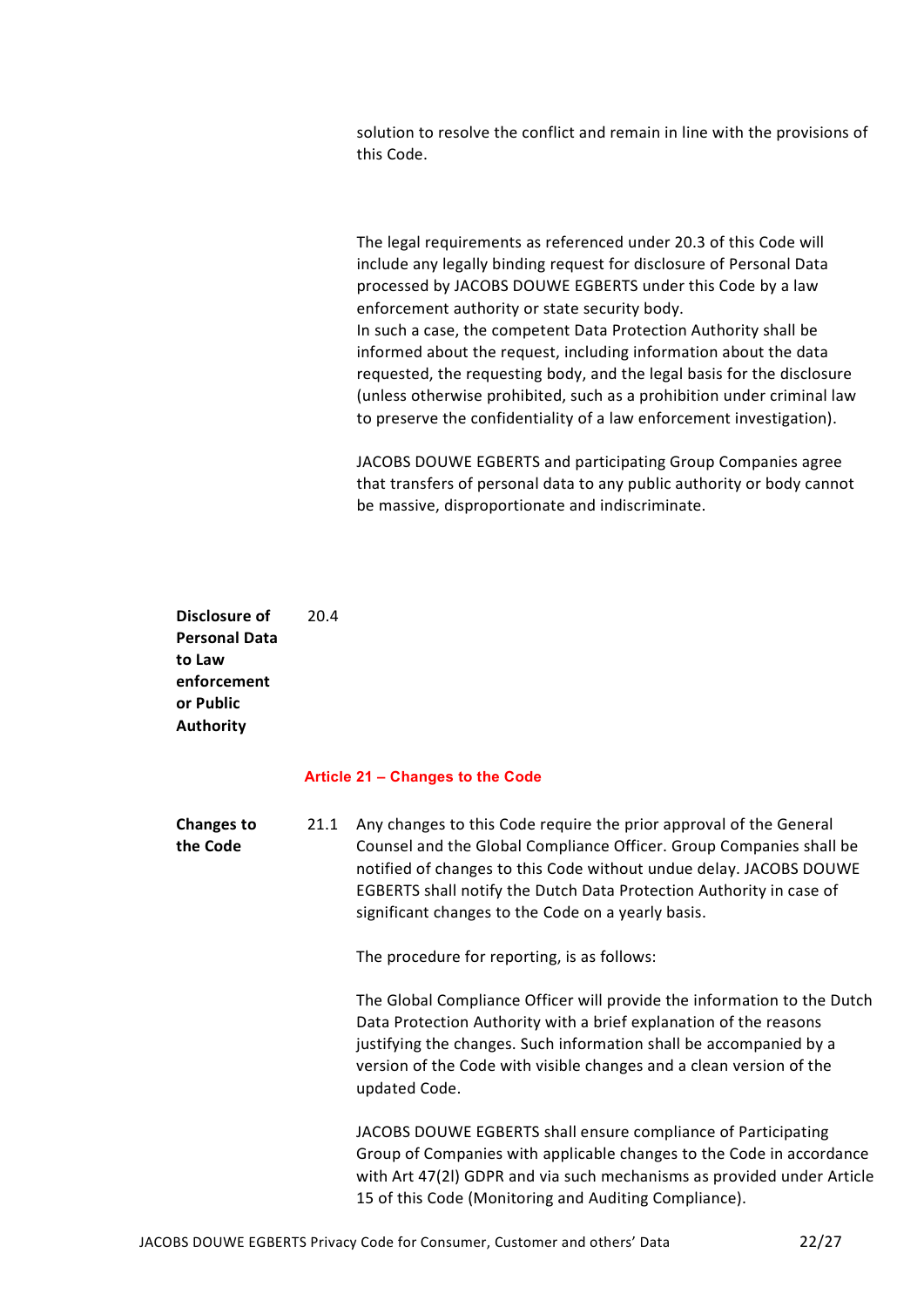- 21.2 This Code may be changed without the Individual 's consent even though an amendment may relate to a benefit conferred on Individuals.
- 21.3 Any amendment shall enter into force after it has been approved and published on JACOBS DOUWE EGBERTS's website and JACOBS DOUWE EGBERTS's Intranet.
- 21.4 Any request, complaint or claim of an Individual involving this Code shall be judged against this version of the Code as it is in force at the time the request, complaint or claim is made.

## Article 22 – Transition Periods

| General<br>transition<br>period                                  | 22.1 | Except as indicated below, there shall be a two-year transition period<br>for compliance with this Code. Accordingly, except as otherwise<br>indicated, within two years of the Effective Date, all Processing of<br>Personal Data shall be undertaken in compliance with the Code. During<br>any transition period, JACOBS DOUWE EGBERTS shall strive to comply<br>with the Code. |
|------------------------------------------------------------------|------|------------------------------------------------------------------------------------------------------------------------------------------------------------------------------------------------------------------------------------------------------------------------------------------------------------------------------------------------------------------------------------|
| <b>Transition</b><br>period for new<br>Group<br><b>Companies</b> | 22.2 | Any entity that becomes a Group Company after the Effective Date shall<br>comply with the Code within two years of becoming a Group Company.                                                                                                                                                                                                                                       |
| <b>Transition</b><br>period for IT<br><b>Systems</b>             | 22.3 | Where implementation of this Code requires updates or changes to<br>information technology systems (including replacement of systems), the<br>transition period shall be four years from the Effective Date or from the<br>date an entity becomes a Group Company, or any longer period as is<br>reasonably necessary to complete the update, change or replacement<br>process.    |
| <b>Transition</b><br>period for<br>existing<br>agreements        | 22.4 | Where there are existing agreements with Third Parties that are<br>affected by this Code, the provisions of the agreements will prevail until<br>the agreements are renewed in the normal course of business.                                                                                                                                                                      |
| <b>Transitional</b><br>period for<br>local-for-local<br>systems  | 22.5 | Processing of Personal Data that were collected in connection with<br>activities of a Group Company located in a Non-Adequate Country shall<br>be brought into compliance with this Code within five years of the<br>Effective Date.                                                                                                                                               |
| <b>Contact details</b>                                           |      | JACOBS DOUWE EGBERTS<br><b>Global Compliance Officer</b><br>Oosterdoksstraat 80<br>1011 DK Amsterdam<br>The Netherlands<br>Email address: privacy@jdecoffee.com                                                                                                                                                                                                                    |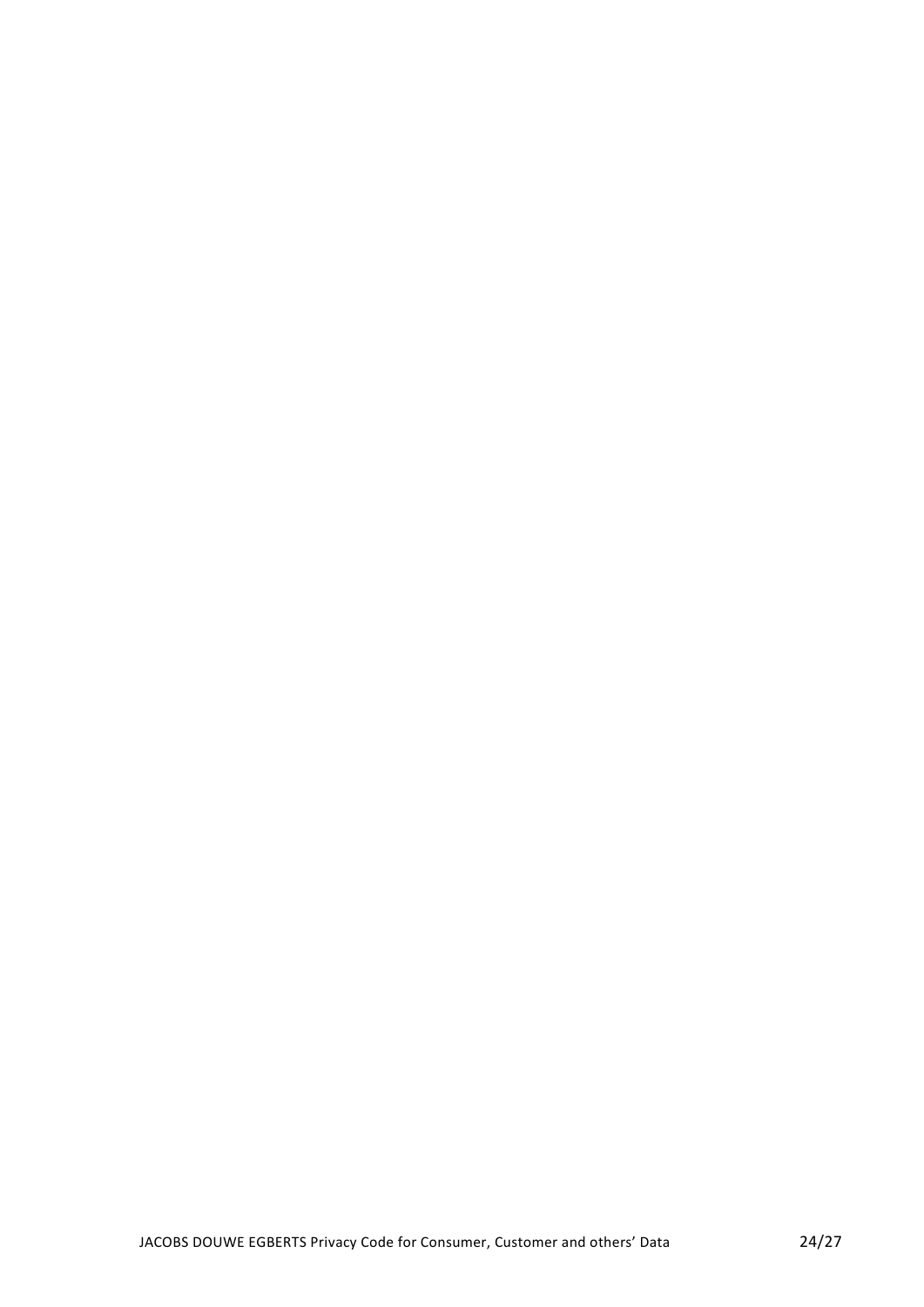| <b>ANNEX 1</b>                         | <b>Definitions</b>                                                                                                                                                                                                                                                                                                                                                                                                                                                                             |
|----------------------------------------|------------------------------------------------------------------------------------------------------------------------------------------------------------------------------------------------------------------------------------------------------------------------------------------------------------------------------------------------------------------------------------------------------------------------------------------------------------------------------------------------|
| <b>Archive</b>                         | ARCHIVE shall mean a collection of Personal Data that are no longer<br>necessary to achieve the purposes for which the Data originally were<br>collected or that are no longer used for general business activities, but are<br>used only for historical, scientific or statistical purposes, dispute<br>resolution, investigations or general archiving purposes. An archive<br>includes any data set that can no longer be accessed by any Associate<br>other than the system administrator. |
| <b>Article</b>                         | ARTICLE shall mean an article in this Code.                                                                                                                                                                                                                                                                                                                                                                                                                                                    |
| <b>Business</b><br><b>Contact Data</b> | BUSINESS CONTACT DATA shall mean any data typically found on a<br>business card and used by the Individual in his contact with JACOBS<br>DOUWE EGBERTS.                                                                                                                                                                                                                                                                                                                                        |
| <b>Business</b><br>Partner             | BUSINESS PARTNER shall mean any Third Party, other than a Consumer,<br>Customer or Supplier that has or had a business relationship or strategic<br>alliance with JACOBS DOUWE EGBERTS (e.g. joint marketing partner, joint<br>venture, distributor or joint development partner).                                                                                                                                                                                                             |
| <b>Business</b><br><b>Purpose</b>      | BUSINESS PURPOSE shall mean a purpose for Processing Personal Data as<br>specified in Article 2 or 3 or for Processing Special Categories of Personal<br>Data as specified in Article 4 or 3.                                                                                                                                                                                                                                                                                                  |
| Global<br>Compliance<br><b>Officer</b> | GLOBAL COMPLIANCE OFFICER shall mean the officer as referred to in<br>Article 13.1.                                                                                                                                                                                                                                                                                                                                                                                                            |
| Code                                   | CODE shall mean this Privacy Code for Consumer, Customer, Supplier and<br><b>Business Partner Data.</b>                                                                                                                                                                                                                                                                                                                                                                                        |
| <b>Personal Data</b><br><b>Breach</b>  | A personal data breach means a breach of security leading to the<br>accidental or unlawful destruction, loss, alteration, unauthorized<br>disclosure of, or access to, personal data transmitted, stored or otherwise<br>processed;                                                                                                                                                                                                                                                            |
| <b>Consumer</b>                        | CONSUMER shall mean any Individual that purchases, may purchase or has<br>purchased a JACOBS DOUWE EGBERTS product or service in a business-to-<br>consumer relation (B2C).                                                                                                                                                                                                                                                                                                                    |
| <b>Customer</b>                        | CUSTOMER shall mean any Third-Party Company (e.g. Retailers, Hotels)<br>that purchases, may purchase or has purchased a JACOBS DOUWE<br>EGBERTS product or service in a business-to-business relation (B2B).                                                                                                                                                                                                                                                                                   |
| <b>Effective Date</b>                  | EFFECTIVE DATE shall mean the date on which this Code becomes effective<br>as set forth in Article 1.6.                                                                                                                                                                                                                                                                                                                                                                                        |
| <b>Associate</b>                       | ASSOCIATE shall mean an employee, job applicant or former employee of                                                                                                                                                                                                                                                                                                                                                                                                                          |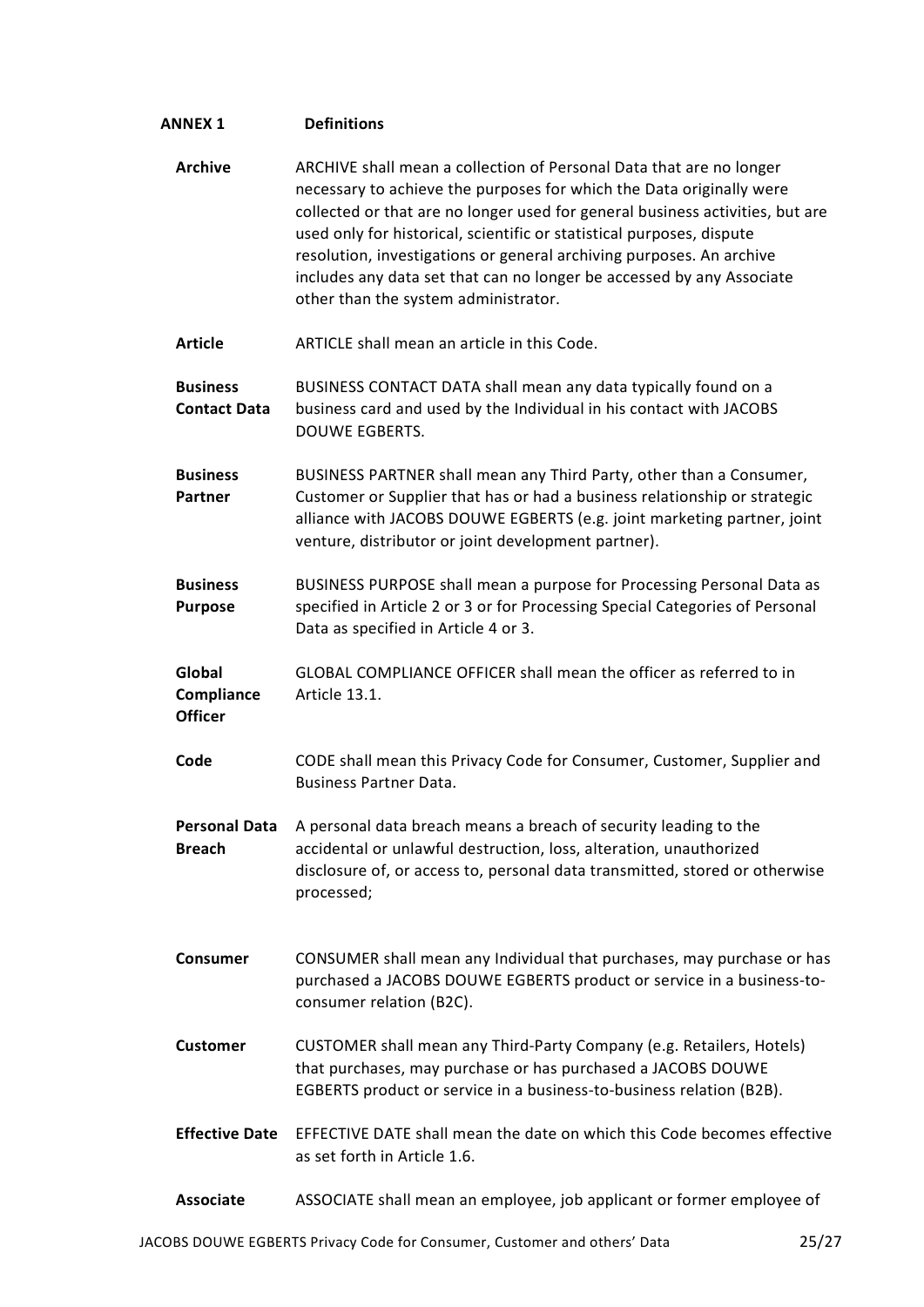JACOBS DOUWE EGBERTS. This term does not include people working at JACOBS DOUWE EGBERTS as consultants or employees of Third Parties providing services to JACOBS DOUWE EGBERTS.

- Associate Data ASSOCIATE DATA shall mean any information relating to an identified or identifiable Associate.
- EEA EEA or EUROPEAN ECONOMIC AREA shall mean all Member States of the European Union, plus Norway, Iceland and Liechtenstein.

EU General Data Protection Regulation/ GDPR General Data Protection Regulation shall mean the REGULATION (EU) 2016/679 Directive 95/46/EC of the European Parliament and of the Council on the protection of individuals with regard to the processing of and the free movement of such data (General Data Protection Regulation). General GENERAL COUNSEL shall mean the General Counsel of JACOBS DOUWE

- Counsel EGBERTS.
- Group **Company** GROUP COMPANY shall mean JACOBS DOUWE EGBERTS B.V. and any company or legal entity of which JACOBS DOUWE EGBERTS B.V. , directly or indirectly owns more than 50% of the issued share capital, has 50% or more of the voting power at general meetings of shareholders, has the power to appoint a majority of the directors, or otherwise directs the activities of such other legal entity; however, any such company or legal entity shall be deemed a Group Company only as long as a liaison and/or relationship exists, and that is covered by the JACOBS DOUWE EGBERTS Code of Conduct.
- Individual Individuals hall mean any Associate, Consumer or any person working for a Customer, Supplier or Business Partner.
- Personal Data or Data PERSONAL DATA shall mean any information relating to an identified or identifiable Individual.

**JACOBS DOUWE EGBERTS** JACOBS DOUWE EGBERTS shall mean JACOBS DOUWE EGBERTS B.V., a Dutch private limited liability company, having its registered seat and its principal place of business in Amsterdam, the Netherlands, and its Group Companies.

- Non-Adequate **Country** NON-ADEQUATE COUNTRY shall mean a country, a territory or one or more specified sectors within that country, that under Article 45 of the General Data Protection Regulation has not been deemed to provide an "adequate" level of data protection by the European Commission.
- **Original** Purpose ORIGINAL PURPOSE shall mean the purpose for which Personal Data was originally collected.
- **Overriding** Interest OVERRIDING INTEREST shall mean the pressing interests set forth in Article 12.1 based on which the obligations of JACOBS DOUWE EGBERTS or rights of Individuals set forth in Article 12.2 and 12.3 may, under specific